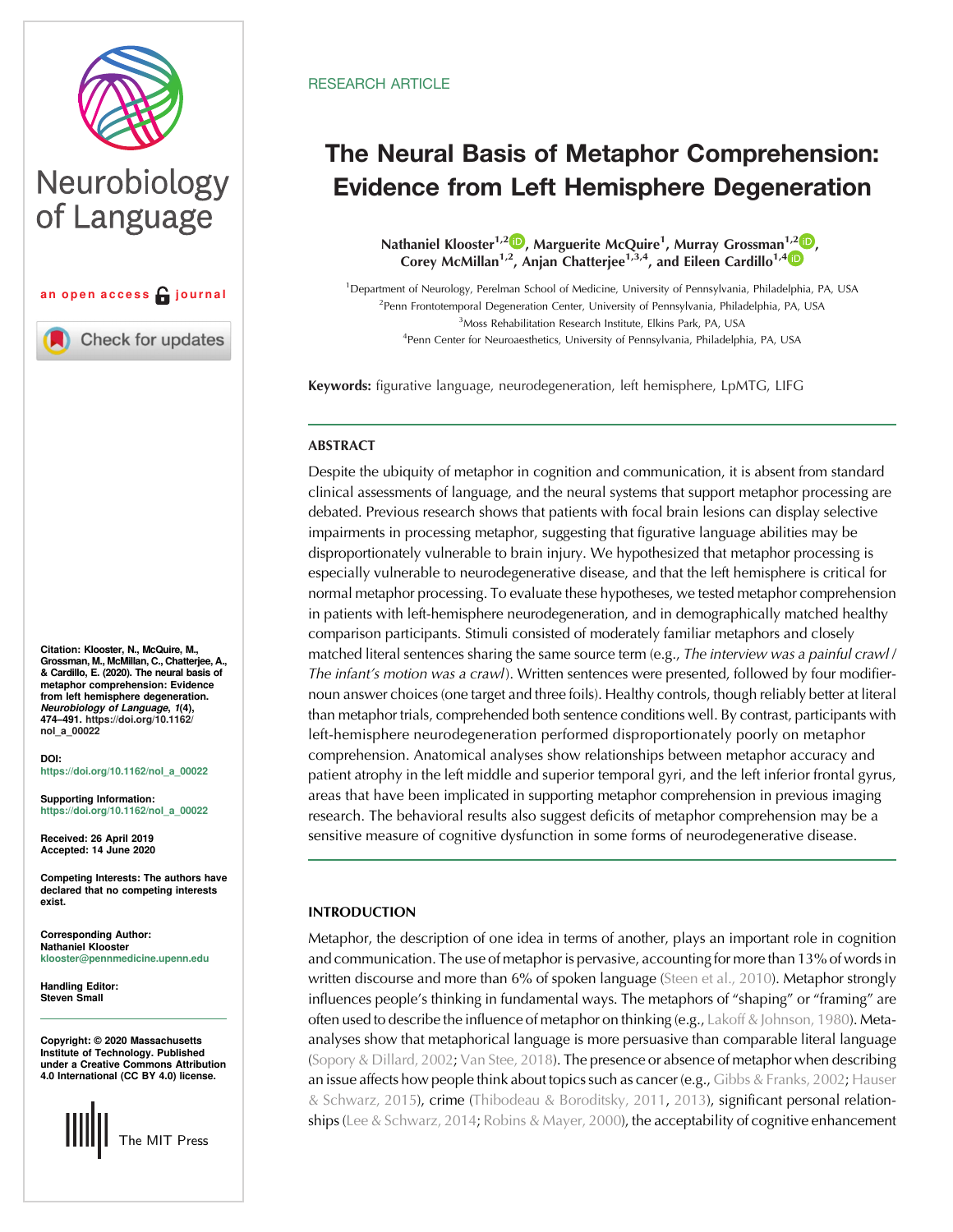([Conrad, Humphries, & Chatterjee, 2019](#page-15-0)), the urgency of climate change [\(Flusberg, Matlock, &](#page-16-0) [Thibodeau, 2017;](#page-16-0) [Nerlich & Jaspal, 2012](#page-16-0)), and the brilliance of an idea [\(Elmore & Luna-Lucero,](#page-15-0) [2017\)](#page-15-0).

Beyond influencing how people think, metaphor can affect how people act. Metaphor can drive attention ([Matlock, 2004\)](#page-16-0), affecting what information is attended to in social environments ([Bowes & Katz, 2015\)](#page-15-0). The choice of metaphor can affect how communities choose to handle public health issues ([Barry, Brescoll, Brownell, & Schlesinger, 2009\)](#page-15-0) and how patients are routed through health care facilities ([Hilligoss, 2014](#page-16-0)). Because metaphorical language can be persuasive and can influence behavior, metaphors are widely used in didactic contexts (see the review in [Saban, 2006](#page-17-0)), and in the teaching of medicine [\(Van Rijn-Van Tongeren, 1997\)](#page-17-0), and in science specifically ([Beger & Jäkel, 2015\)](#page-15-0). Metaphor use is pervasive, it frames thinking, and it affects human behavior.

The neural bases of metaphor are debated. Early studies of metaphor comprehension focused on possible hemispheric differences, with some highlighting a privileged role for the right hemisphere ([Bottini et al., 1994;](#page-15-0) [Brownell, Simpson, Bihrle, Potter, & Gardner, 1990;](#page-15-0) [Winner &](#page-17-0) [Gardner, 1977\)](#page-17-0). The right hemisphere hypothesis for metaphor argues that the right hemisphere plays a specific and necessary role in supporting the ability to understand metaphor. The right hemisphere is thought to be especially important in the comprehension of novel metaphors ([Bohrn, Altmann, & Jacobs, 2012;](#page-15-0) [Mashal & Faust, 2009](#page-16-0); [Mashal, Faust, & Hendler, 2005\)](#page-16-0).

Over time, however, the role of the left hemisphere in metaphor comprehension has begun to be considered more seriously. Functional imaging studies indicate left hemisphere regions support metaphor comprehension in addition to right hemisphere regions ([Bambini, Gentili,](#page-15-0) [Ricciardi, Bertinetto, & Pietrini 2011](#page-15-0); [Cardillo, Watson, Schmidt, Kranjec, & Chatterjee, 2012](#page-15-0); [Chen, Widick, & Chatterjee, 2008](#page-15-0); [Lee & Dapretto, 2006](#page-16-0); [Obert et al., 2014;](#page-16-0) [Schmidt &](#page-17-0) [Seger, 2009;](#page-17-0) [Yang, Fuller, Khodaparast, & Krawczyk, 2010](#page-17-0)), and sometimes perhaps exclusively [\(Diaz, Barrett, & Hogstrom, 2011](#page-15-0); [Rapp, Leube, Erb, Grodd, & Kircher, 2004](#page-16-0), [2007\)](#page-16-0). Meta-analyses of the functional imaging literature also suggest that metaphor comprehension is a bilaterally mediated process ([Bohrn et al., 2012;](#page-15-0) [Rapp, Mutschler, & Erb, 2012;](#page-16-0) [Reyes-Aguilar, Valles-](#page-17-0)[Capetillo,& Giordano, 2018](#page-17-0); [Yang, 2014\)](#page-17-0). These studies indicate that the bilateral inferior frontal gyri and the left posterior middle temporal gyrus (LpMTG) specifically are activated during metaphor comprehension.

Neuroimaging studies have their inferential limitations. They are limited in making claims of a causal role for brain regions underlying a cognitive function. Patient studies, while more difficult to conduct, offer an important constraint on theorizing based solely on imaging studies [\(Fellows](#page-15-0) [et al., 2005\)](#page-15-0). Studies with focal lesion patients find evidence of patients with selective metaphor deficits despite normal literal sentence comprehension following left-sided damage [\(Cardillo,](#page-15-0) [McQuire, & Chatterjee, 2018](#page-15-0); [Gagnon, Goulet, Giroux, & Joanette, 2003](#page-16-0); [Ianni, Cardillo,](#page-16-0) [McQuire, & Chatterjee, 2014](#page-16-0); [Tompkins, 1990](#page-17-0)). These studies implicate the left frontal and pos-terior temporal cortices in metaphor comprehension ([Cardillo et al., 2018;](#page-15-0) [Zaidel, Kasher,](#page-17-0) [Soroker, & Batori, 2002](#page-17-0)). The traditional view that the right hemisphere plays a privileged role in metaphor comprehension is increasingly difficult to justify, though it remains a staple of clinical and basic neuroscience teaching.

The neural bases for metaphor comprehension are relevant to models of language processing, but also for adequately addressing the therapeutic needs of clinical populations. Studies of diverse patient populations indicate metaphor processing is frequently impacted by brain injury or disease. Following a traumatic brain injury, patients displayed disruptions with metaphor processing ([Yang et al., 2010](#page-17-0)). Studies also report impairments in metaphor comprehension in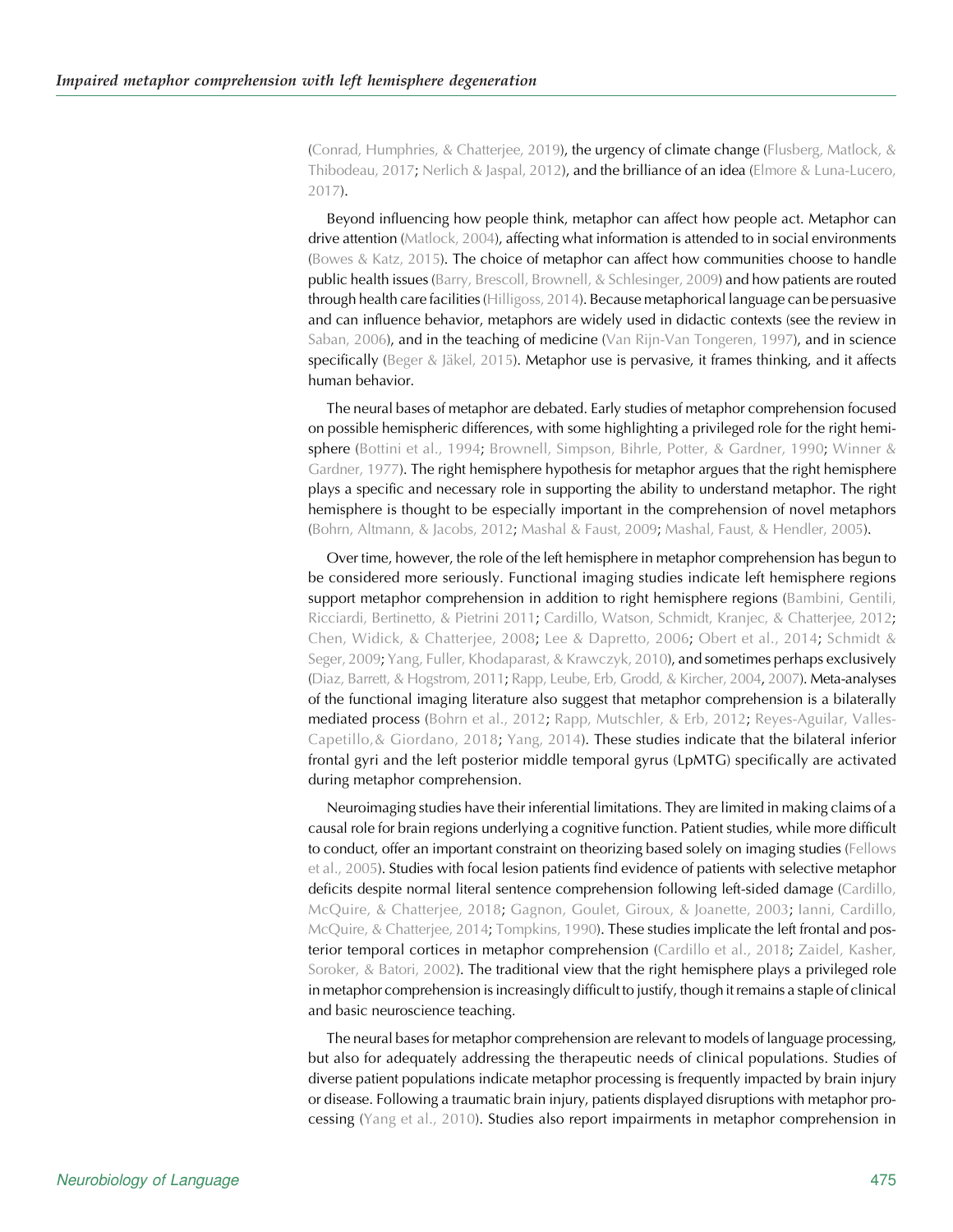Parkinson's disease [\(Fernandino et al., 2013](#page-15-0); [Monetta & Pell, 2007\)](#page-16-0) and Alzheimer's disease ([Amanzio, Geminiani, Leotta, & Cappa, 2008](#page-15-0); [Papagno, 2001;](#page-16-0) [Roncero & de Almeida, 2014](#page-17-0); [Winner & Gardner, 1977](#page-17-0)). Figurative language abilities more broadly are impaired in mild cog-nitive impairment ([Cardoso, Silva, Maroco, de Mendonça, & Guerreiro, 2014](#page-15-0)) and in Alzheimer's disease [\(Papagno, Lucchelli, Muggia, & Rizzo, 2003\)](#page-16-0). These studies raise the possibility that metaphor comprehension is an especially fragile linguistic ability. In contrast to stable, focal lesions, neurodegenerative diseases have neural consequences and cognitive impairments that change gradually over time. Metaphor processing is a complex cognitive ability that requires contributions from many subdomains of cognition. Degenerative damage in distinct neural systems may lead to a common cognitive impairment. For instance, the effects of small decrements in multiple aspects of cognition could aggregate to a failure in metaphor comprehension. The complexity of metaphor processing and its resulting fragility in the face of distributed brain damage raise the possibility that metaphor comprehension is a sensitive measure of cognitive dysfunction in neurodegenerative disease.

## The Current Study

We hypothesized that metaphor processing relies on an intact left hemisphere and that metaphor comprehension is vulnerable to neurodegenerative disease. To evaluate these hypotheses, we tested metaphor comprehension with a rigorously controlled task in a group of patients with left hemisphere neurodegeneration (LHND), and in demographically matched healthy control (HC) participants. While many patient studies of metaphor processing are strictly behavioral, the current study related behavior to structural MRI. Patients first underwent structural MRI scans and later completed the metaphor task. Task performance was related to cortical thickness values. We predicted that patients would be especially impaired on metaphor trials (compared to HCs and compared to their own performance on literal trials) and that these impairments would be associated with patterns of left temporal lobe atrophy in the patient group. Based on results of functional imaging studies of metaphor processing using stimuli from the same set as used here ([Cardillo et al., 2012\)](#page-15-0), we assessed whether patterns of atrophy in three regions of interest (ROI) frequently engaged by metaphor tasks—the left inferior frontal gyrus (LIFG) , the right inferior frontal gyrus (RIFG), and the LpMTG—would relate to metaphor task performance.

### MATERIALS AND METHODS

## Metaphor Task

#### Target sentences

Stimuli included 32 matched metaphor–literal sentence pairs taken from the published stimuli sets of [Cardillo, Schmidt, Kranjec, & Chatterjee, 2010;](#page-15-0) [Cardillo, Watson, & Chatterjee, 2016\)](#page-15-0). All 64 sentences were in the form "The  $X$  was a  $Y$ ," where Y was the shared word or phrase in the literal–metaphor match (hereafter, source term). The source term of the sentence,  $Y$ , was either an entity noun (e.g., The relay was a sprint race / The math test was an intelligence race) or an event noun (The interruption was a loud knock / His emails were an insistent knock). Source terms also always included sensorimotor features—half auditory (e.g., knock) and half motion (e.g., race). See [Table 1](#page-3-0) for examples.

Stochastic Optimization of Stimuli software [\(Armstrong, Watson, & Plaut, 2012\)](#page-15-0) was used to ensure that metaphor and literal sentences were matched on many of the published norms for the items: the number of characters, words, and content words; and the average frequency and concreteness of their content words; as well as their valence (% positive), an online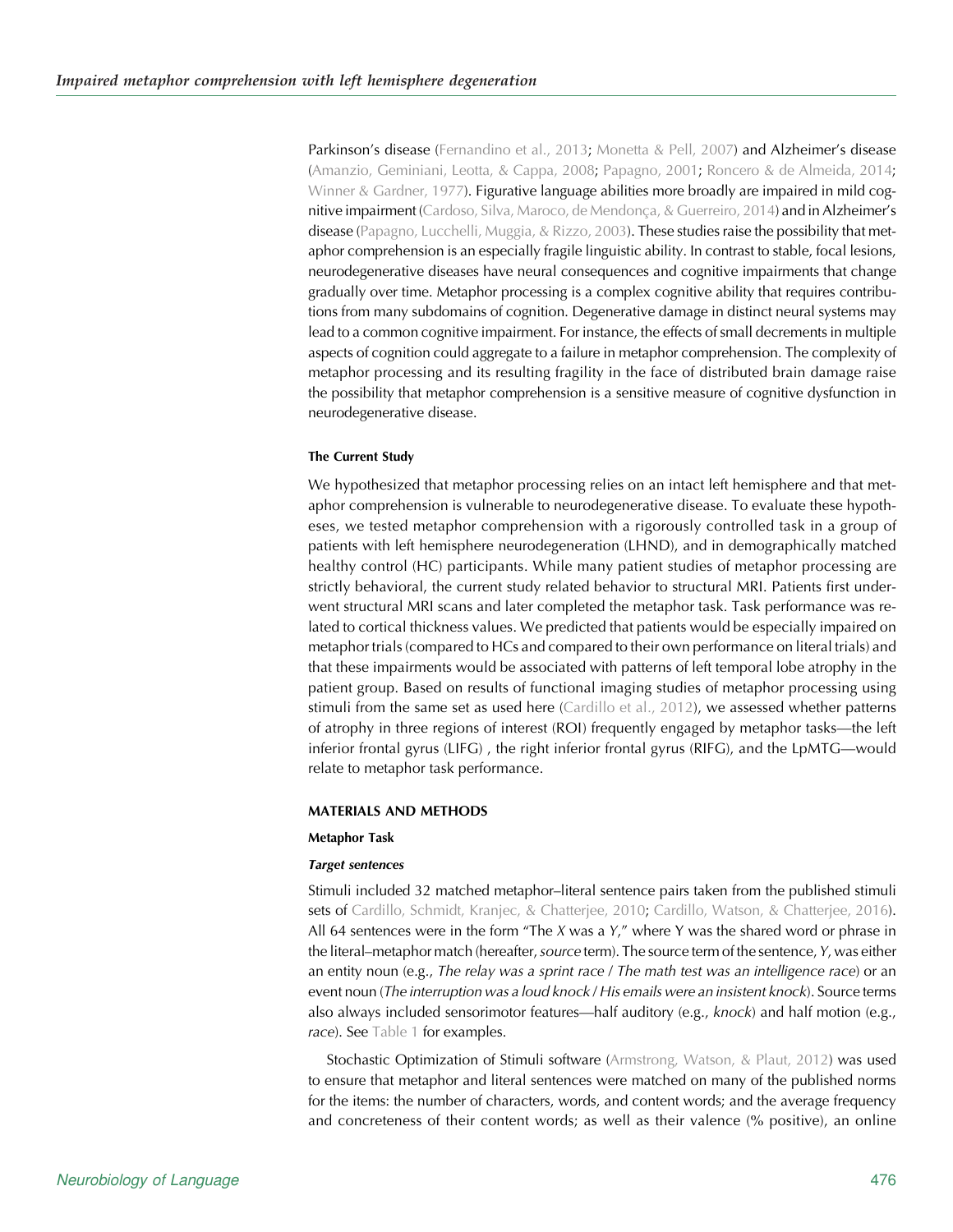<span id="page-3-0"></span>

| Sentence | Type            | Example                                       | Target                  | Foil 1                  | Foil 2                       | Foil 3              |
|----------|-----------------|-----------------------------------------------|-------------------------|-------------------------|------------------------------|---------------------|
| Metaphor | Entity-Auditory | Her chores were a sad tune.                   | gloomy routine          | funeral hymn            | playful exercise             | prison system       |
|          | Entity-Motion   | The summer romance was<br>a merry-go-round.   | dizzying delight        | amusement<br>ride       | serious<br>punishment        | brick fireplace     |
|          | Event-Auditory  | The cool breeze was<br>a lullaby.             | calming weather         | reassuring<br>melody    | uncomfortable<br>temperature | cracked basin       |
|          | Event-Motion    | The prize money was a lift.                   | financial<br>assistance | small elevator          | economic burden              | delicious apple     |
| Literal  | Entity-Auditory | The jingle was a happy tune.                  | catchy song             | loose change            | radio static                 | flower vase         |
|          | Entity-Motion   | The construction was a new<br>merry-go-round. | colorful carousel       | real estate             | moldy dungeon                | grocery cart        |
|          | Event-Auditory  | The child's favorite was<br>a lullaby.        | soothing song           | biological<br>offspring | screaming match              | cracked<br>knuckles |
|          | Event-Motion    | The bed was a heavy lift.                     | weighty mattress        | striped sofa            | lightweight frame            | full trashcan       |

Table 1. Stimuli examples

measure of semantic processing difficulty (valence judgment reaction time), and familiarity (all  $p's > 0.09$ ). Values for these variables were taken from published norms ([Cardillo et al., 2010](#page-15-0); [Cardillo et al., 2016\)](#page-15-0). Overall, metaphors were moderately familiar  $(4.6/7; 1 = \text{very unfamiliar},$  $7 = \text{very familiar}$ ) and were well-understood (Interpretability  $M = 0.91$ ,  $SD = 0.09$ ). Metaphors were less imageable than their literal counterparts ( $p < 0.01$ ) and, as intended, more figurative  $(p < 0.01)$ . These differences and equivalences held true whether collapsing across variables of noninterest (modality, source term), or whether distinguishing items further by these characteristics. For item properties, see [Supplementary Table 2](https://doi.org/10.1162/nol_a_00022) in the online supporting information located at [https://www.mitpressjournals.org/doi/suppl/10.1162/nol\\_a\\_00022](https://www.mitpressjournals.org/doi/suppl/10.1162/nol_a_00022).

#### Answer choices

Each target sentence was accompanied by four possible answers, a correct target and three foils. Each answer choice consisted of a modifier (adjective or noun) and a noun. Foils for the metaphor stimuli (Table 1) were (1) the literal meaning of the sentence, (2) the opposite of the metaphorical meaning of the sentence, and (3) an unrelated answer. Foils for the literal sentences were (1) a category associate of the agent of the sentence not implied by the sentence, (2) the opposite of the literal meaning of the sentence, and (3) an unrelated answer. In this way, answer choices were designed to be informative of the nature of comprehension difficulty on incorrect trials. Answer choices were matched on average frequency, concreteness, and valence. For full materials used in this study see [Supplementary Table 1](https://doi.org/10.1162/nol_a_00022) in the online supporting information.

## Task procedure

For both groups, stimuli were presented visually on a laptop using E-Prime 2.0 software. On every trial, a sentence was presented at the top of the screen. When the participant indicated they were done reading the target sentence, the sentence remained on the screen and answer choices were presented below it, randomized to one of four quadrants in the lower half of the screen. Participants were instructed to choose the answer that best matched the meaning of the sentence and to guess if unsure.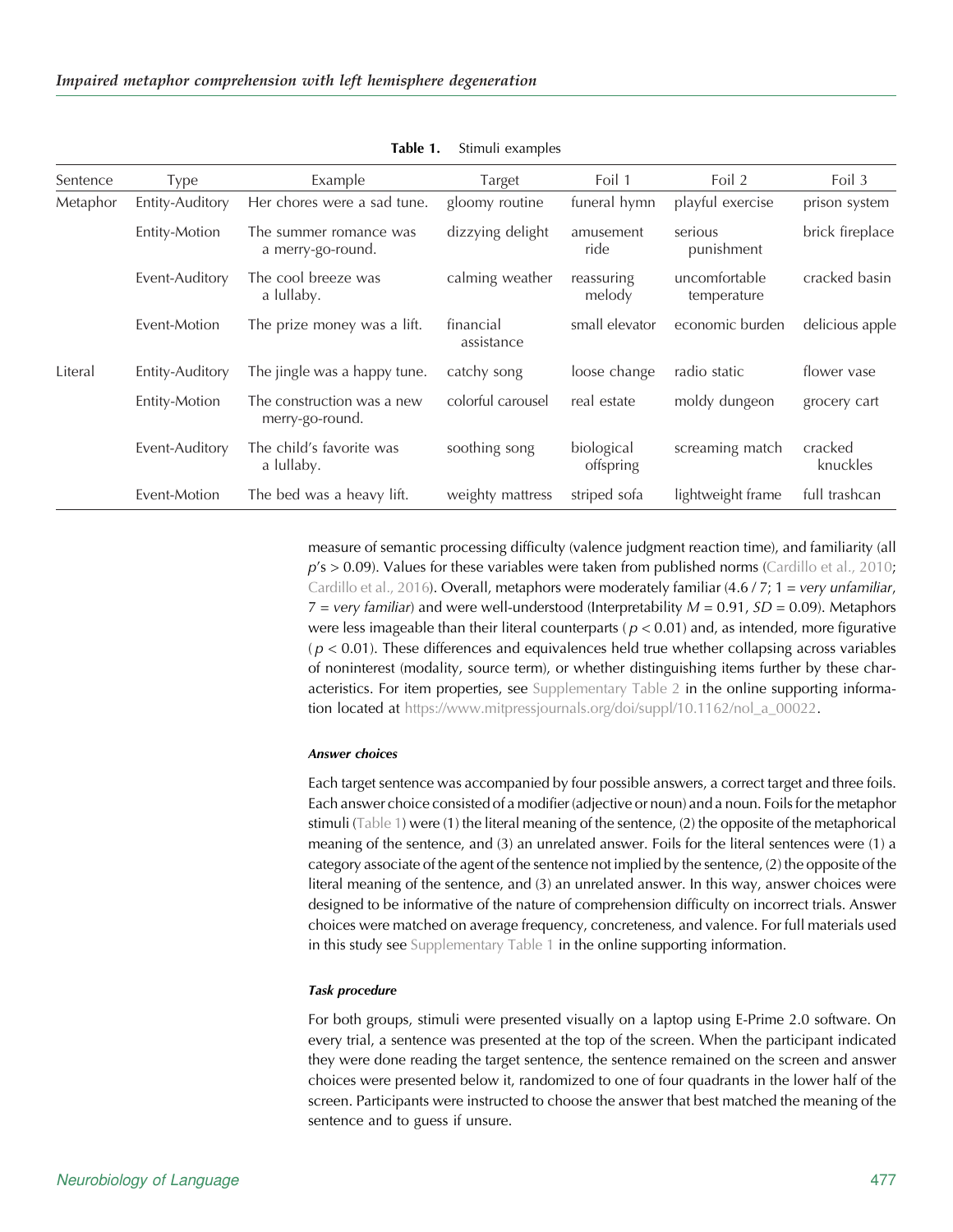Patients read the sentences and indicated to a researcher (orally or by pointing) which answer they thought best matched the meaning of the sentence. To limit demands on working memory for patients, the research assistant recorded the patient's answer and advanced the trial. HCs controlled the testing laptop and made their responses without assistance.

## Piloting Process

Ten adults free of neurological disease or brain injury and with overall cognition and verbal intelligence within the normal range (Mean =  $27.9 \pm 2.0$ , Mini-Mental State Examination [MMSE; [Folstein, Folstein, & McHugh, 1975](#page-16-0)]; Mean = 113.6 ± 10.1, American National Adult Reading Test [AMNART; Nelson & O'[Connell, 1978\]](#page-16-0)) were recruited from a database of healthy older adults to serve as pilot participants for the metaphor and literal multiplechoice stimuli. Participants were paid \$15/hr and gave informed consent for their participation in accordance with procedures of the University of Pennsylvania Institutional Review Board (protocol #806447). Pilot participants were native English speakers and were matched to the patient group on age ( $M = 69.5 \pm 7.5$ ) and education ( $M = 15.3 \pm 3.0$ ).

Pilot participants completed the task as described above. Item accuracy analysis revealed seven of the 64 items for which the correct answer was selected ≤60% of the time. Based on the foils most commonly chosen for these items, target answers and/or foils were revised to disambiguate the answer choices. Target sentences were not altered. Patients and a new group of HCs were tested on these revised stimuli.

#### **Participants**

#### Healthy comparison participants

Nineteen HCs were recruited from a database of healthy older adults to participate in the study. HCs were paid \$15/hr and gave informed consent in accordance with procedures of the University of Pennsylvania Institutional Review Board (protocol #806447). HCs were native English speakers, matched to the patient group on age ( $M = 65.2 \pm 10.2$ ) and education ( $M =$ 15.4  $\pm$  2.6). Neuropsychological testing confirmed they scored within the normal range on the MMSE ( $M = 28.8 \pm 1.6$ ), indicating normal cognition, and on the AMNART ( $M = 117.83 \pm 8.20$ ), indicating normal verbal intelligence.

#### **Patients**

Thirteen patients were recruited from a Frontotemporal Degeneration Center to participate in the study. All patients were diagnosed with logopenic-variant primary progressive aphasia (lvPPA) at the time of testing, according to established criteria ([Gorno-Tempini et al., 2011\)](#page-16-0), and confirmed through a consensus process. Since this initial diagnosis, on reassessment three were diagnosed with progressive supranuclear palsy, one with Alzheimer's disease, one with behavioral-variant fronto-temporal dementia, and one with nonfluent PPA. These were clinical diagnoses based only on phenotype. The remaining patients retained a lvPPA diagnosis at the time of publication. Patients and HC participants were matched on age and education. Patients displayed mild impairment on the MMSE ( $M = 24.62$ , [Tables 2](#page-5-0) and [3\)](#page-6-0) and as a group performed significantly worse than HCs ([Table 2](#page-5-0)). Patients were paid \$15/hr and gave informed consent in accordance with procedures of the University of Pennsylvania Institutional Review Board (protocol #806447).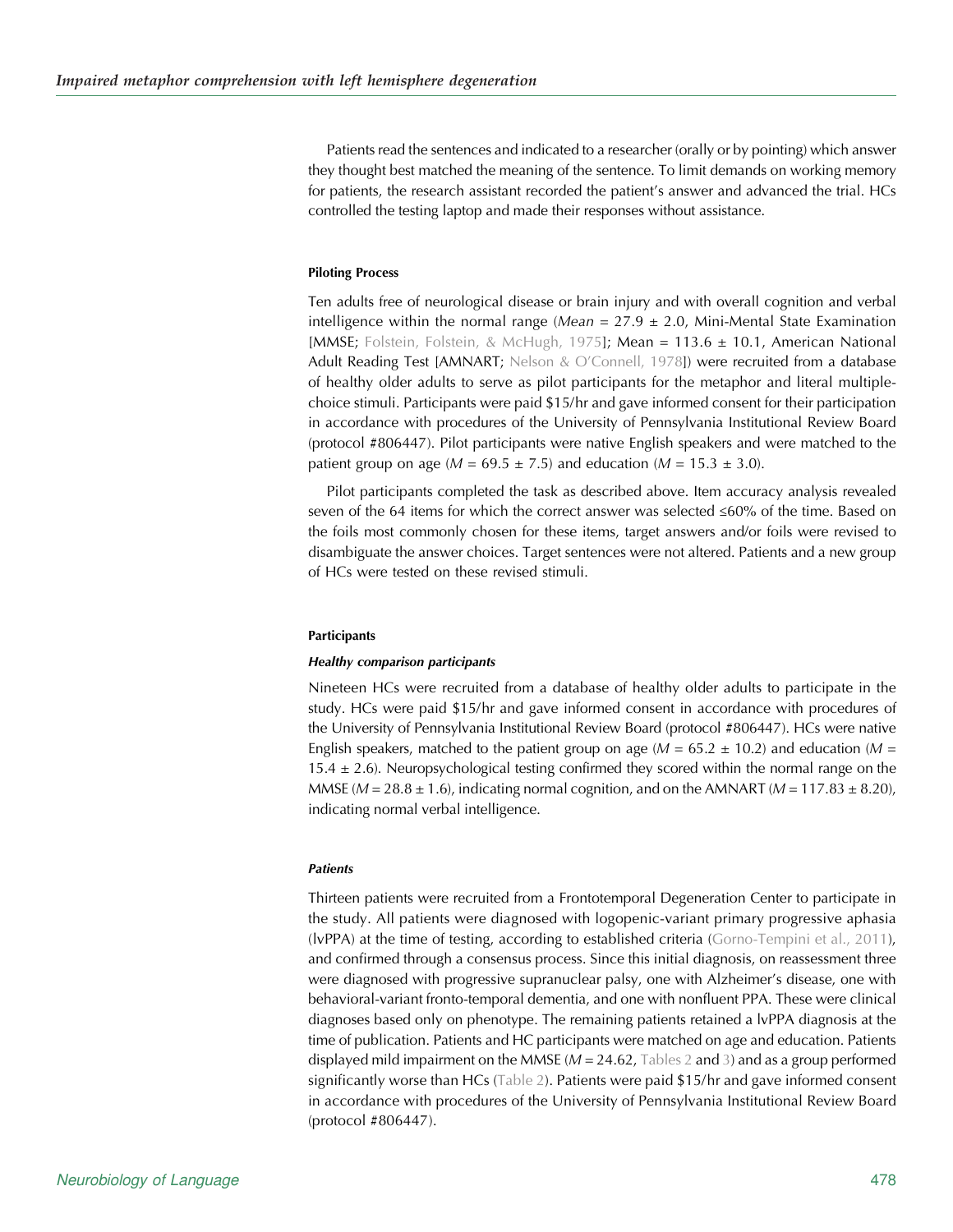<span id="page-5-0"></span>

| Group         | Age               | Chronicity        | Education           | MMSE                            |
|---------------|-------------------|-------------------|---------------------|---------------------------------|
| LHND $(n=13)$ | $63.31 (\pm 6.9)$ | 3.69 $(\pm 1.49)$ | $15.62 \ (\pm 2.9)$ | 24.62 $(\pm 4.5)$ <sup>**</sup> |
| $HC (n = 19)$ | $65.21 \pm 10.2$  |                   | $15.39 \ (\pm 2.6)$ | $28.58 \ (\pm 1.6)^{**}$        |

Table 2. Demographics

Note. \*\* HC MMSE > LHND ( $p < 0.01$ ). LHND = left-hemisphere neurodegeneration, HC = healthy control, MMSE = Mini-Mental State Examination.

## Anatomical Methods

#### T1 Whole-brain imaging

High-resolution T1-weighted MPRAGE structural scans were acquired for all but one patient (excluded due to claustrophobia and anxiety even following sedation) and 35 healthy controls comparable to the patient group (Age:  $M = 67.37$ ,  $p < 0.15$ ; Education:  $M = 16.03$ ,  $p < 0.65$ ; 10 males). MRI data was acquired on a 3T Siemens Tim Trio scanner with an 8-channel head coil, with T = 1,620 ms, T = 3.09 ms, flip angle =  $15^{\circ}$ , 192  $\times$  256 matrix, and 1 mm<sup>3</sup> voxels. T1-weighted MRI images were then preprocessed to compute cortical thickness using Advanced Normalization Tools (ANTs; [Tustison et al., 2014\)](#page-17-0). Briefly, each individual dataset was deformed using a symmetric and diffeomorphic registration routine using ANTs to register each volume to a standard local template space in a canonical stereotactic coordinate system. ANTs provide a highly accurate registration routine using symmetric and topology-preserving diffeomorphic deformations to minimize bias toward the reference space and to capture the deformation necessary to aggregate images in a common space. Then, we used N4 bias correction to minimize heterogeneity ([Tustison et al., 2010](#page-17-0)) and the ANTs Atropos tool to segment images into six tissue classes (cortex, white matter, cerebrospinal fluid, subcortical grey structures, brainstem, and cerebellum) using template-based priors, and to generate probability maps of each tissue. Voxel-wise cortical thickness was measured in millimeters (mm) from the pial surface and then transformed into Montreal Neurological Institute (MNI) space, smoothed using a 2 sigma full-width half-maximum Gaussian kernel, and downsampled to 2 mm isotropic voxels.

We conducted several types of anatomic analyses. The first targeted specific ROIs based on activation patterns in previous fMRI studies of metaphor comprehension. The second examined single-subject atrophy patterns in a subgroup of patients who show metaphor impairment. Exploratory supplemental analyses probed brain-behavior relationships of task performance within areas of degeneration as identified by a group mask.

To characterize brain areas where the patients as a group displayed significant neural degeneration relative to matched controls, a patient atrophy mask [\(Figure 1](#page-7-0) and [Supplementary Table 3](https://doi.org/10.1162/nol_a_00022) in the online supporting information) was calculated through nonparametric permutation-based analyses with threshold-free cluster enhancement (TFCE; [Smith & Nichols, 2009\)](#page-17-0) with the randomize tool in FSL ([http://fsl.fmrib.ox.ac.uk/fsl/fslwiki](https://doi.org/10.1162/nol_a_00022)). Cortical thickness was compared across groups. To depict atrophic areas that show maximal overlap in the group, clusters that meet a conservative threshold of  $p < 0.005$  (family-wise error corrected with TFCE), and contain a minimum of 200 adjacent voxels are reported.

When a more liberal threshold of  $p < 0.05$  is applied, areas of variability driven by smaller subsets of participants are evident [\(Supplementary Figure 1](https://doi.org/10.1162/nol_a_00022) in the online supporting information). Patients varied widely in the extent of atrophy present in regions outside the left temporal lobe.

To specifically probe ROIs implicated as critical nodes in the metaphor comprehension network, individual variability in patient performance was related to variability in cortical thickness in three ROIs: the LIFG, the RIFG, and the LpTMG temporal gyrus. ROIs were generated by creating 10 mm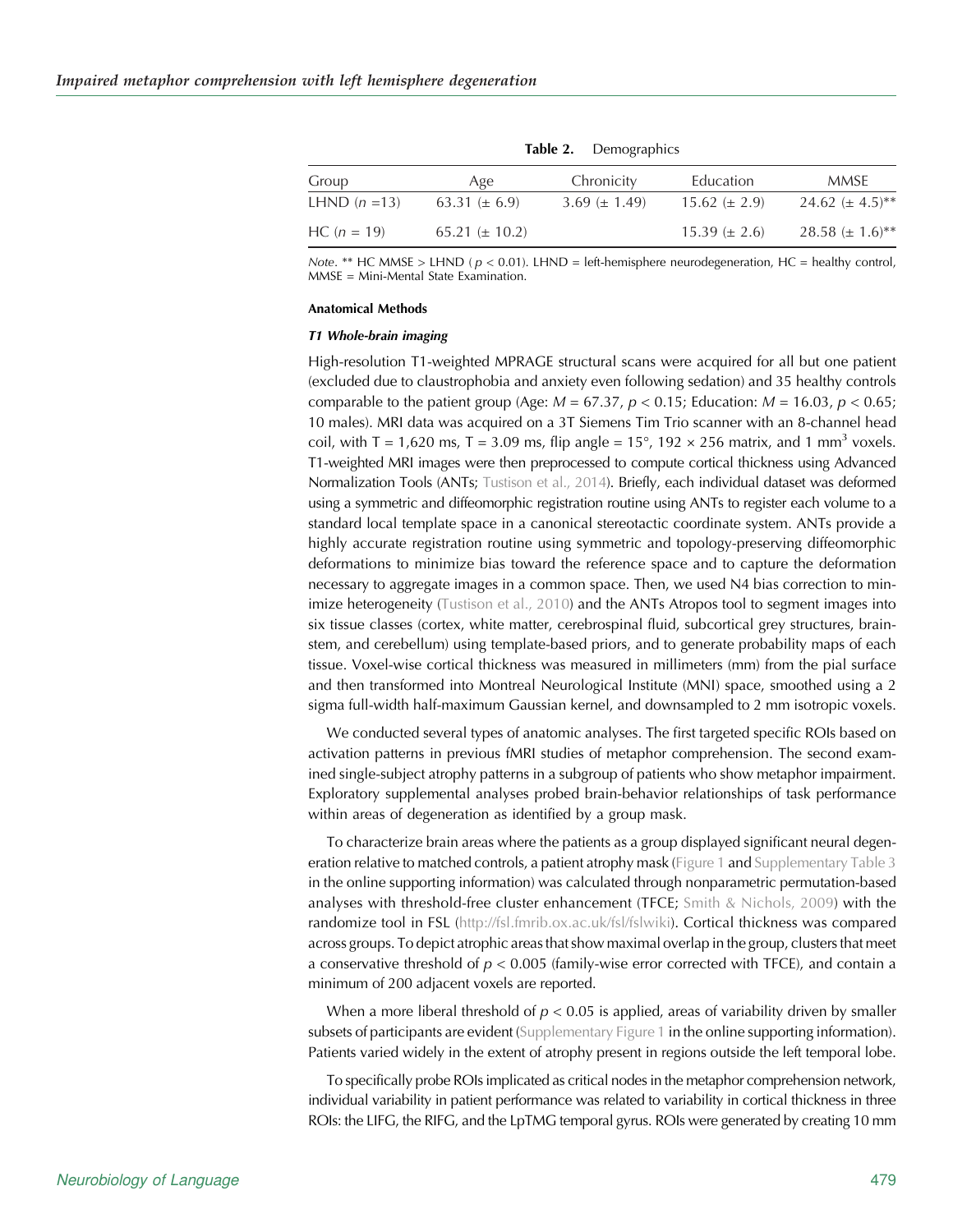<span id="page-6-0"></span>

| Subject                | LHND1 | LHND <sub>2</sub> | LHND3          | LHND4 | LHND5                    | LHND <sub>6</sub> | LHND7          | LHND8          | LHND9          | LHND <sub>10</sub> | lhnd11 | LHND12 | LHND13            | Mean   |
|------------------------|-------|-------------------|----------------|-------|--------------------------|-------------------|----------------|----------------|----------------|--------------------|--------|--------|-------------------|--------|
| <b>PVLT Recall</b>     | 9     | 8                 | 3              | 5     | 4                        | 4                 | $\overline{2}$ | $\mathbf{0}$   | 8              | 3                  | 8      | 8      | $\overline{0}$    | 4.77   |
| PPT Words              | 24    | 25                | 25             | 25    | 21                       | 16                | 25             | 23             | 23             | 25                 | 13     | 22     | 24                | 22.38  |
| PPT Pictures           | 26    | 26                | 24             | 25    | 23                       | 19                | 26             | 22             | 24             | 26                 | 24     | 24     | 24                | 24.10  |
| Naming                 | 93.33 | 86.67             | 90             | 40    | 60                       | 36.67             | 81.25          | 18.75          | 93.33          | 93.75              | 96.88  | 78.13  | $\qquad \qquad -$ | 57.9   |
| Animal Fluency         | 19    | 19                | 10             | 11    |                          | 6                 | 11             | 5              | 13             | 10                 | 16     | 7      | 6                 | 10.31  |
| "f" fluency            | 13    | 15                | 7              | 7     | 3                        | 10                | 7              | 5              | $\overline{4}$ | 17                 | 9      | 4      | $\overline{4}$    | 8.08   |
| Trails A Time          | 31    | 35                | 46             | 45    | $\overline{\phantom{m}}$ | 89                | 37             | 30             | 48             | 130                | 34     | 54     | 66                | 126.23 |
| Trails B Time          | 80    | 72                | 300            | 130   | $\qquad \qquad -$        | 282               | 211            | 166            | 228            | 300                | 182    | 181    | $\qquad \qquad -$ | 193.82 |
| PVLT1                  | 5     | $\overline{4}$    |                |       | 3                        |                   |                | $\overline{0}$ | $\overline{4}$ | $\overline{4}$     | 4      | 5      | $\overline{0}$    | 2.54   |
| Digit Span<br>Forward  | 3     | 3                 | 5              | 5     | 5                        | 5                 | $\mathbf{1}$   | $\overline{2}$ | $\overline{2}$ | $\overline{4}$     | 4      | 10     | 2                 | 3.92   |
| Digit Span<br>Backward | 5     | 5                 | $\overline{4}$ | 3     | $\overline{0}$           | 6                 | $\overline{2}$ | $\overline{2}$ | 3              | $\overline{4}$     | 4      | 7      |                   | 3.54   |
| <b>MMSE</b>            | 29    | 27                | 23             | 28    | 25                       | 19                | 21             | 26             | 28             | 20                 | 15     | 29     | 30                | 24.61  |

**Table 3.** Patient neuropsychological profile

Note. LHND = left-hemisphere neurodegeneration, PVLT = Philadelphia Verbal Learning Test (Libon, [Mattson,](#page-16-0) Glosser, & Kaplan, 1996), PPT = Pyramids and Palm Trees ([Howard](#page-16-0) & [Patterson,](#page-16-0) 1992)**, MMSE = Mini-Mental State Exam.**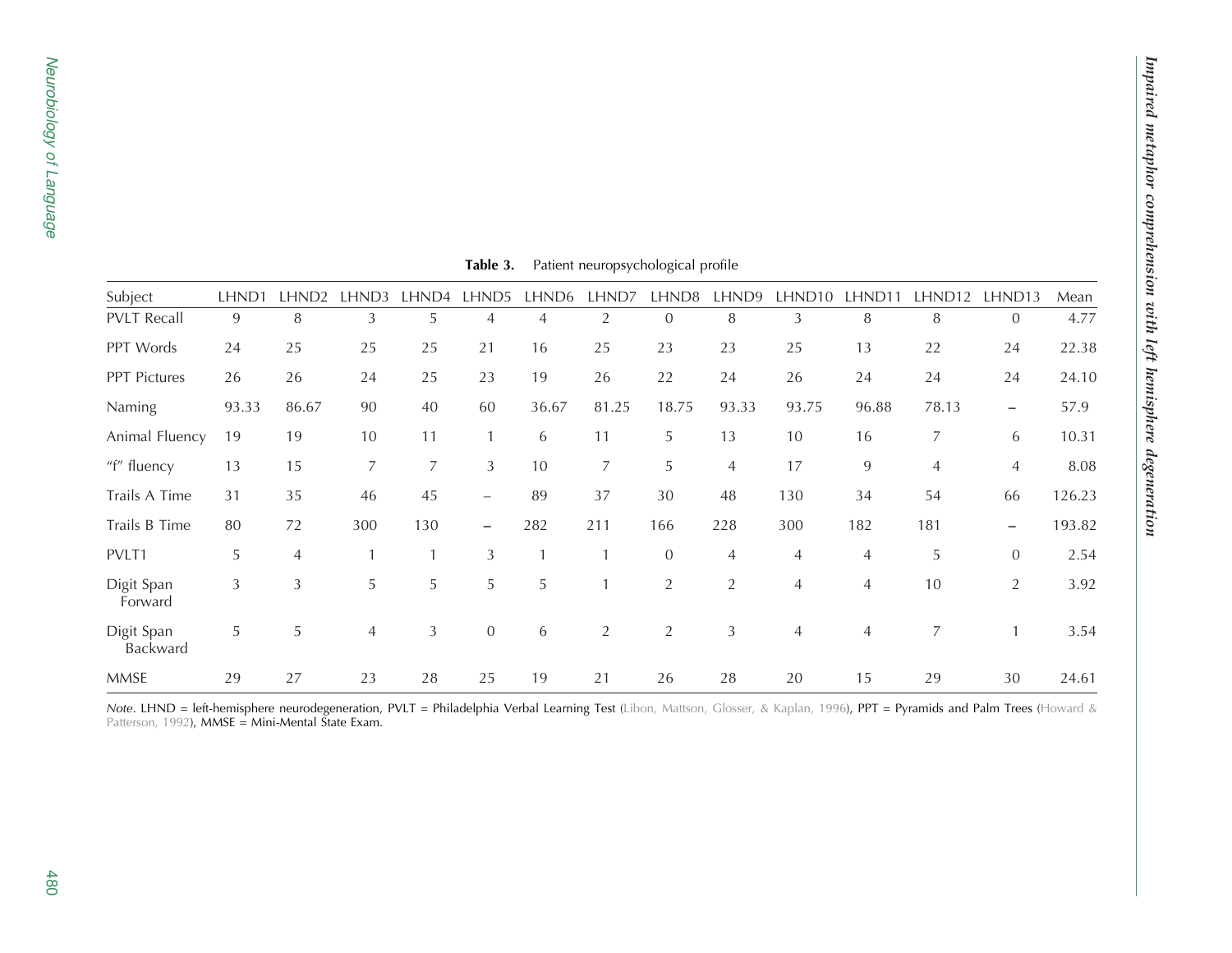<span id="page-7-0"></span>

Figure 1. Patient whole brain atrophy. Pattern of cortical thinning in patients compared to healthy comparisons (significant at  $p < 0.005$ , family-wise error corrected with threshold-free cluster enhancement).

radius spheres around the peak coordinates in MNI space reported for each of these clusters in an fMRI study of metaphor comprehension using similar stimuli (LIFG =  $-50$ , 29,  $-1$ ; RIFG = 50, 26, 5; LpMTG = −62, −50, −9; [Cardillo et al., 2012\)](#page-15-0). Performance across literal and metaphor conditions was related to cortical thickness in these ROIs while controlling for age, sex, and years of education.

To characterize individual subject patterns of reduced cortical thickness in three individuals from the metaphor-impaired subgroup (see Neuroanatomical Results), individualized heatmaps of Z-transformed cortical thickness relative to 156 demographically comparable healthy adults with a self-reported negative psychiatric and neurological history were generated. These HCs were additionally screened as cognitively normal using  $a > 27$  (out of 30) score on the MMSE. To generate these heatmaps, the mean and SD for each voxel in template space for the control cohort were calculated. Then, Z scores of each patient's whole brain cortical thickness map relative to the HC means and  $SDs$  were generated. Individual heatmaps were then masked by the patient atrophy mask and can be interpreted as an LHND-specific Z map of age, sex, and education appropriate patterns of reduced cortical thickness.

Supplemental exploratory analyses relate task performance to cortical atrophy in the patient group as a whole. The randomize tool in the FMRIB Software Library was used to run regression analyses between the behavior of interest and patient cortical thickness values. Nonparametric permutations  $(n = 10,000)$  were run for each score of interest. Clusters that met a height threshold of  $p < 0.05$  uncorrected with TFCE and a minimum of 25 adjacent voxels are reported. A 25-voxel threshold was chosen.

#### Statistical Methods

Linear mixed-effects models (LMEMs) were used to analyze the influence of variables of interest on metaphor task performance. The lme4 package [\(Bates, Maechler, Bolker, & Walker, 2015\)](#page-15-0) in R (Version 3.3.1) was used for the following analyses. A theoretically motivated model was built for each analysis.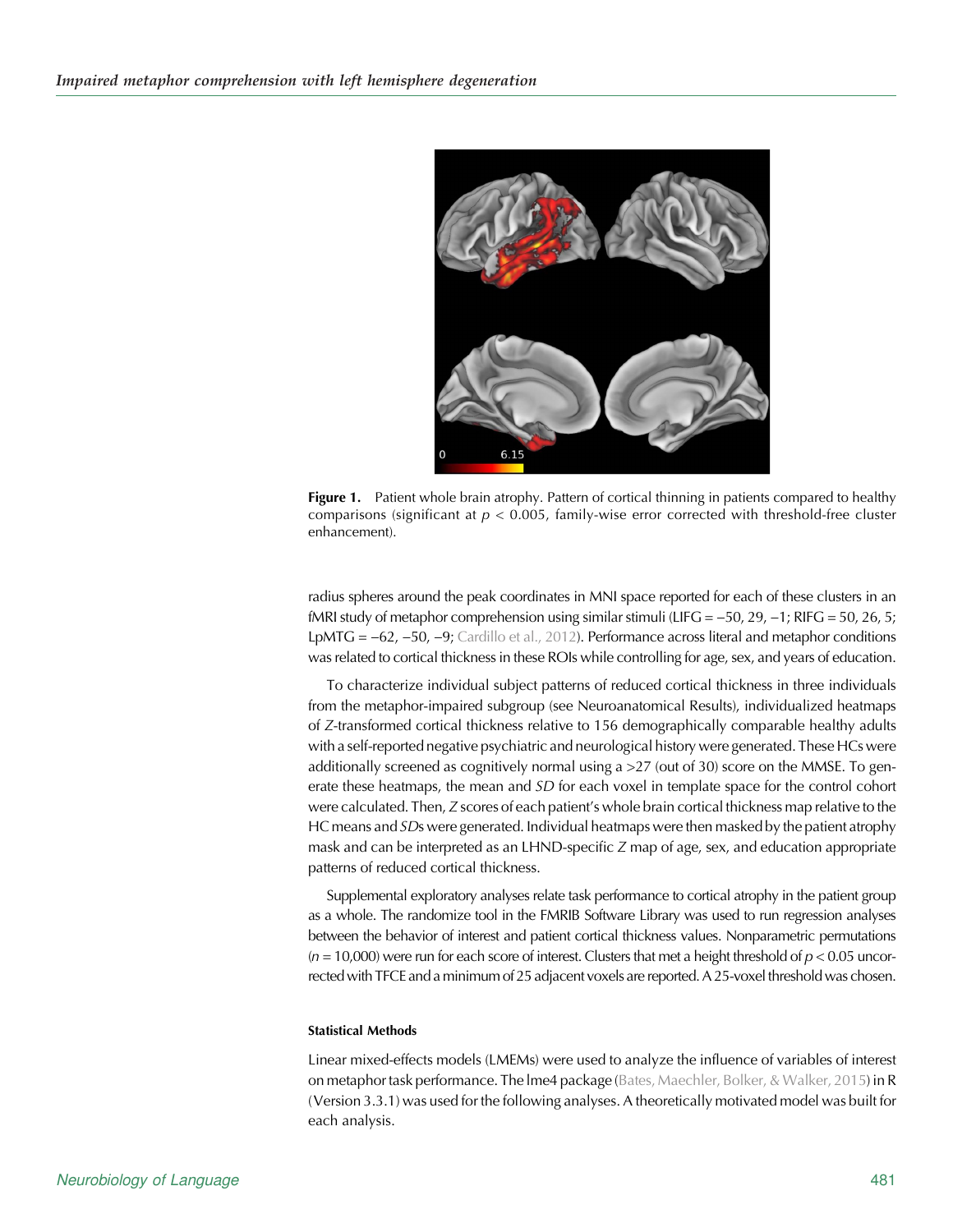#### RESULTS

## Behavioral Results

Analysis of HC performance revealed 1 of the 19 participants performed more than 2.5 SDs below the group mean (overall accuracy  $= 42.2\%$  correct; 46.9% literal, 37.5% metaphor). This participant's data was removed from further analysis.

HC participants responded to two of the items with low accuracy, indicating that these items were statistical outliers (for both items, only 8/18 participants answered correctly placing these items more than 2.5 SDs below the other items' mean accuracy). These two items were removed from further analysis. The inclusion of these items, or of the outlier participant described above, did not affect the patterns of results described below.

To examine group differences, LMEMs were used to analyze the relationships between group (patients, HC), figurativeness (literal, metaphor), and accuracy. As random effects, participant and item were included as intercepts, with a by-subject random slope included for the effect of figurativeness and a by-group random slope included for item. These analyses (Tables 4 and [5](#page-9-0) and [Figure 2\)](#page-9-0) revealed a fixed effect of figurativeness, with literal sentences receiving more accurate responses than metaphors ( $p < 0.05$ , Cohen's  $d = 0.23$ ), a fixed effect of group, with HCs outperforming LHND patients ( $p < 0.01$ ,  $d = 0.48$ ), and an interaction between group and figurativeness with the LHND group performing especially poorly on the metaphor stimuli ( $p < 0.05$ ,  $d = 0.34$ ). The difference between auditory (75.96%) and motion (79.55%) accuracy was not significant. There were no interactions of modality with group or figurativeness. There was no significant difference between event (80.00%) and entity (76.88%) accuracy, and there were no interactions of source with group or figurativeness.

#### Error analysis

To illuminate the nature of comprehension failures, the proportion of each foil type selected on incorrect trials was calculated. For metaphor trials, HCs (87%) and LHND (78%) showed a strong literal bias, most often choosing the foil that provided the literal meaning to the target metaphor rather than the correct metaphorical meaning. For literal trials, HCs (48%, 48%) and LHND (46% vs. 38%) showed an even split between the semantic associate and the opposite meaning foils.

#### Patients

#### Single case analyses

To examine different patterns of impaired comprehension, individual patient performance was compared to the HC group using LMEMs. Subgroups based on behavior were then examined for different patterns of atrophy. Accuracy was modeled as a function of group identity (patient or HC), figurativeness (literal vs. metaphor trials), and education, and an interaction between

|                        | <b>Table 4.</b> Percent accuracy by group and figurativeness |          |       |
|------------------------|--------------------------------------------------------------|----------|-------|
|                        | Literal                                                      | Metaphor | Mean  |
| <b>LHND</b> $(n = 13)$ | 75.0                                                         | 50.51    | 63.90 |
| $HC (n = 18)$          | 93.58                                                        | 84.26    | 89.10 |
| Mean                   | 85.79                                                        | 70.75    |       |
|                        |                                                              |          |       |

**Table 4.** Percent accuracy by group and figurativeness

Note. LHND = left-hemisphere neurodegeneration,  $HC =$  healthy control.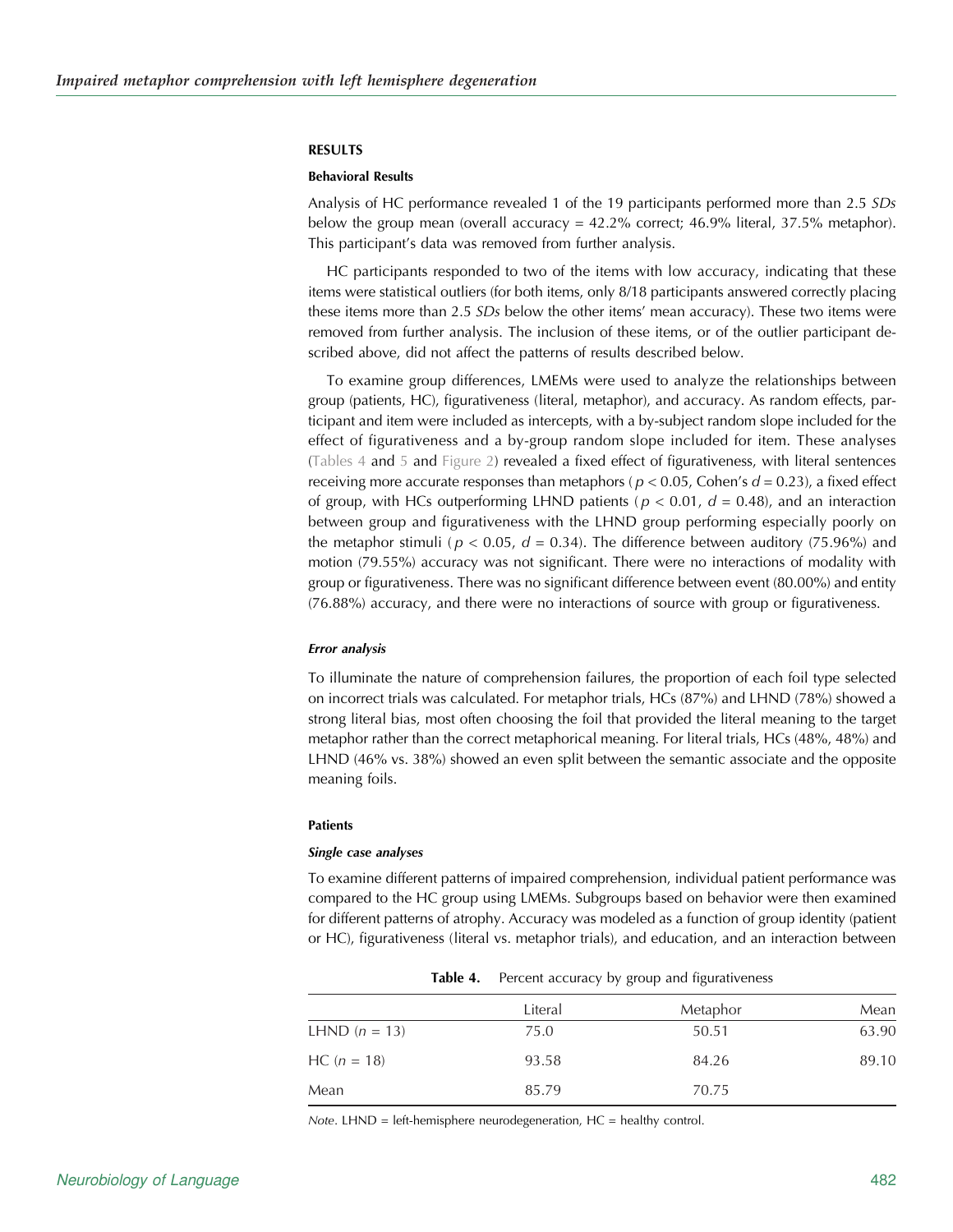<span id="page-9-0"></span>

| Estimate    | Standard Error | t value    |
|-------------|----------------|------------|
| 0.533194    | 0.125328       | $4.254***$ |
| $-0.189489$ | 0.054223       | $-3.495**$ |
| 0.026019    | 0.007747       | $3.359**$  |
| $-0.093171$ | 0.040388       | $-2.307*$  |
| $-0.136316$ | 0.057948       | $-2.352*$  |
|             |                |            |

Table 5. Fixed effects

Note. \*  $p < 0.05$ ; \*\*  $p < 0.01$ ; \*\*\*  $p < 0.001$ . LHND = left-hemisphere neurodegeneration.

figurativeness and group, with the random effects of subject and item. The Holm method was used to correct for multiple comparisons.

These analyses revealed that four patients (LHND2, LHND3, LHND4, LHND11) performed indistinguishably from HCs overall and comprehended the literal and metaphor stimuli alike  $(p's > 0.05)$ . Five patients displayed a general sentence-comprehension impairment (LHND5, LHND6, LHND8, LHND10, LHND13), with impaired performance on the task overall and on the literal stimuli (all  $p's < 0.0001$ ). For four patients, there was an interaction between group (patient or HC) and figurativeness (all  $p's < 0.05$ ), showing evidence for a disproportionate metaphor impairment, with worse metaphor comprehension performance than predicted by their literal sentence performance (LHND1, LHND7, LHND9, LHND12; see [Table 6\)](#page-10-0). LHND7 could not complete scanning due to anxiety. While all were diagnosed with lvPPA at the time



Figure 2. Metaphor task performance. Accuracy on literal (Lit) and metaphor (Met) trials by group showing significant effects of group (HC > LHND,  $p < 0.01$ ), figurativeness (literal accuracy > metaphor accuracy,  $p < 0.05$ ), and their interaction (with LHND especially impaired on metaphor accuracy,  $p < 0.05$ ). LHND = left-hemisphere neurodegeneration, HC = healthy control.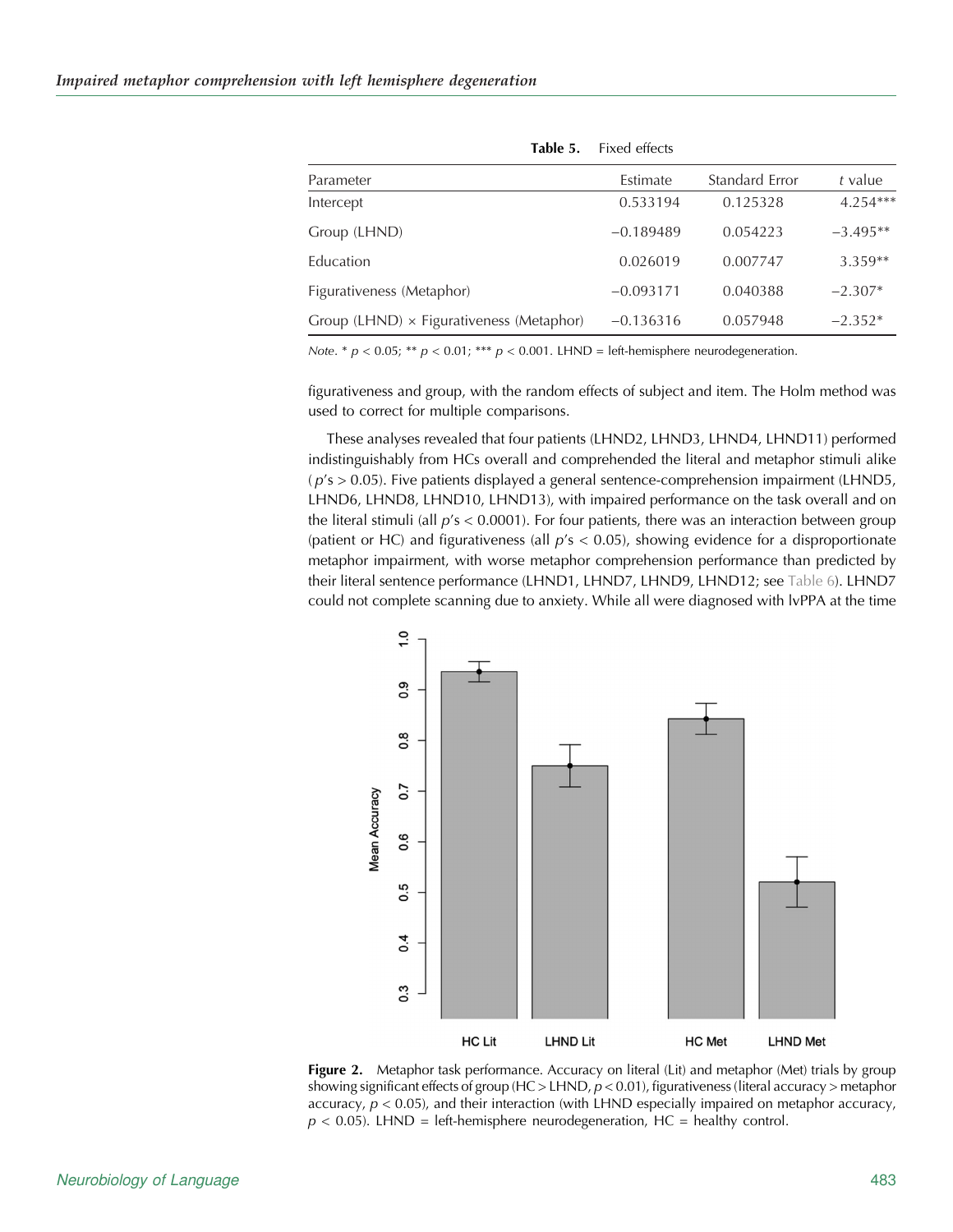<span id="page-10-0"></span>

| Patient            | Literal<br>$(32 \text{ max})$ | Literal<br>t value | Literal<br>$p$ value | Metaphor<br>$(30 \text{ max})$ | Metaphor<br>t value | Metaphor<br>p value | Cohen's d |
|--------------------|-------------------------------|--------------------|----------------------|--------------------------------|---------------------|---------------------|-----------|
| LHND1              | 30                            | 0.03               | 0.488                | 17                             | $-1.77$             | 0.048               | 0.894     |
| LHND7              | 30                            | 0.03               | 0.488                | 17                             | $-1.77$             | 0.048               | 0.894     |
| LHND9              | 26                            | $-2.14$            | 0.024                | 13                             | $-2.62$             | 0.009               | 0.909     |
| LHND <sub>12</sub> | 28                            | $-1.05$            | 0.154                | 16                             | $-1.98$             | 0.032               | 0.794     |

Table 6. Single cases with metaphor impairment

Note. p-values are one-tailed and compared to the control group's performance using the Crawford-Howell test [\(Crawford & Howell, 1998](#page-15-0)) for case-control comparisons. They provide a point estimate of the abnormality of each patient's score. Cohen's d values are the effect sizes for the differences between conditions for each patient. LHND = left-hemisphere neurodegeneration.

> of testing, LHND7 was subsequently diagnosed with Alzheimer's disease, while the other patients retained a diagnosis of lvPPA at the time of publication.

#### Neuropsychological measures and performance

In the patient group, task performance was related to performance on standard neuropsychological assessments [\(Table 3\)](#page-6-0). Item accuracy was modeled as a function of the fixed effects of figurativeness and education, with random intercepts of subject and item and a by-subject random slope for figurativeness. As the current study is not powered to consider all the neuropsychological tests' influence on task performance in the same model, the neuropsychological tests were examined one at a time for their ability to predict task performance by evaluating whether their inclusion improved model fit.

These analyses revealed that while many tests were related to performance on the literal sentences, including MMSE ( $p < 0.05$ ,  $d = 0.0695$ ), reverse Digit Span ( $p < 0.05$ ,  $d = 0.1505$ ), Naming  $(p < 0.05, d = 0.2314)$ , Animals  $(p < 0.005, d = 0.0790)$ , Philadelphia Verbal Learning Test [\(Libon,](#page-16-0) [Mattson, Glosser, & Kaplan, 1996\)](#page-16-0) recall ( $p < 0.05$ ,  $d = 0.1005$ ), Pyramids and Palm Trees (PPT; [Howard & Patterson, 1992](#page-16-0)) picture ( $p < 0.05$ ,  $d = 0.1408$ ), PPT word ( $p < 0.001$ ,  $d = 0.1165$ ), and Complex Figure Test copy ( $p < 0.01$ ,  $d = 0.1141$ ), only lexical fluency was related to metaphor accuracy ( $p < 0.01$ ,  $d = 0.0570$ ).

#### Neuroanatomical Results

#### ROI analyses

Relationships between cortical thickness and literal and metaphor performance were investigated in three ROIs (LIFG, RIFG, LpMTG) motivated by previous fMRI results indicating that these regions are engaged in comprehension of metaphors from the same stimulus set as used in this study. Patient cortical thickness did not differ from that of HCs in the RIFG ( $p > 0.91$ ,  $d = 0.036$ ), while the LIFG showed a trend and a much larger effect size ( $p < 0.11$ ,  $d = 0.591$ ). Cortical thickness in HCs did not differ between the RIFG and the LIFG ( $p < 0.37$ ), while there was a significant difference in these areas in the patient group ( $t = 6.48$ ,  $p < 0.0001$ ,  $d = 0.322$ ), with the LIFG showing reduced thickness compared to the RIFG. No relationship was seen between overall performance or literal performance and integrity of these areas in the patients ( $p's > 0.7$ ). On metaphor comprehension, LIFG thickness was significantly associated with accuracy ( $p <$ 0.05,  $d = 0.368$ ), while RIFG thickness showed a trend ( $p > 0.18$ ).

Patients showed significant atrophy relative to HCs in the LpMTG ( $p < 0.01$ ,  $d = 1.174$ ). For overall task performance, the LpMTG showed a trend toward being associated with accuracy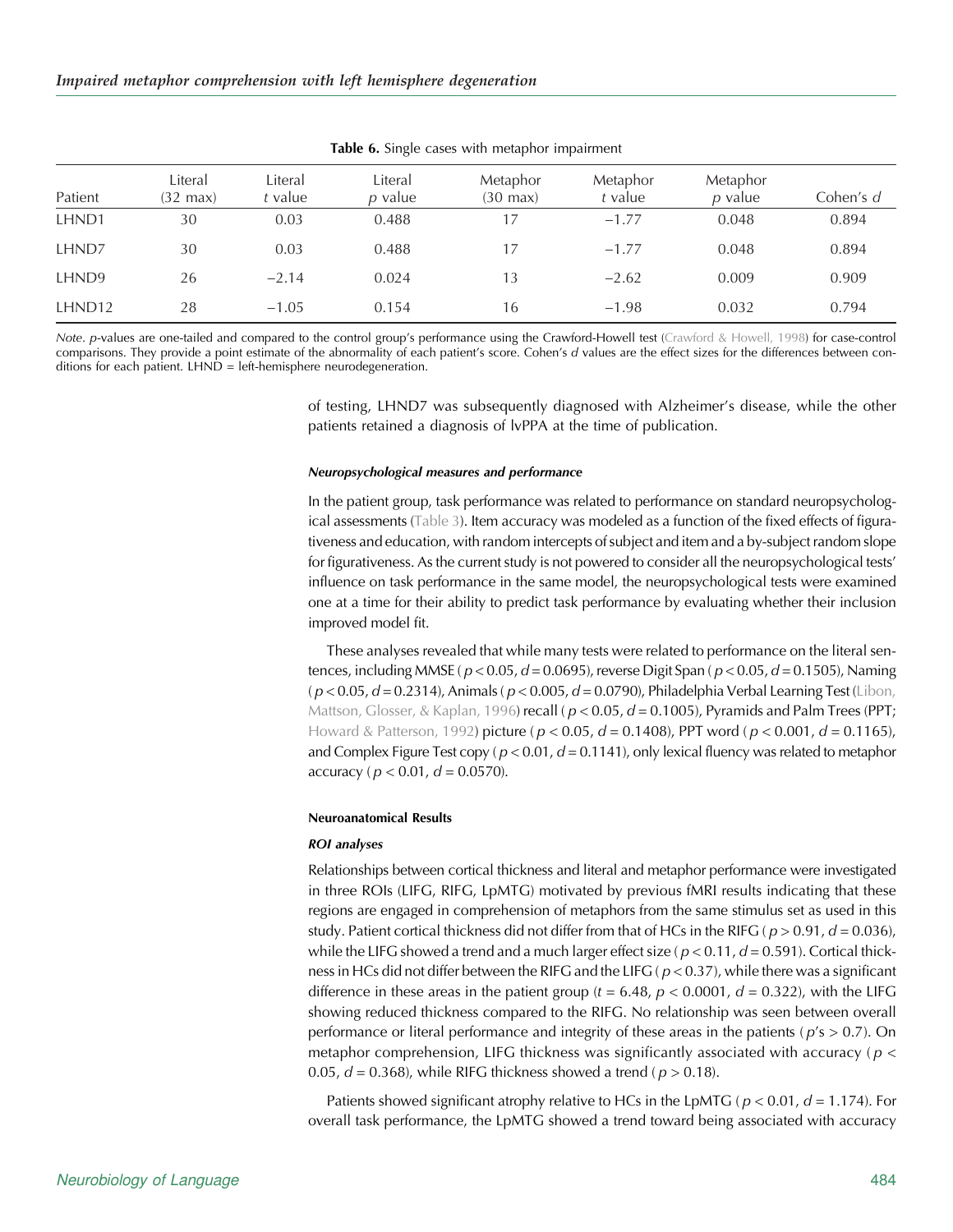$(p < 0.098)$ . Atrophy in the LpMTG did not relate to literal accuracy  $(p > 0.3)$ . On metaphor trials (Figure 3), LpMTG thickness was significantly related to accuracy ( $p < 0.01$ ,  $d = 0.730$ ).

## Single subject analyses

[Figure 4](#page-12-0) and [Supplementary Table 3](https://doi.org/10.1162/nol_a_00022) in the online supporting information depict single subject atrophy heatmaps for the three participants with a disproportionate metaphor deficit and available neuroimaging.

#### Supplemental analyses: VBM within areas of degeneration

Exploratory voxel-based morphometry regressions were run relating patient performance on literal and metaphor trials to the cortical thickness values within their atrophy mask [\(Figure 1\)](#page-7-0). For literal stimuli [\(Supplementary Figure 2](https://doi.org/10.1162/nol_a_00022) and [Supplementary Table 4\)](https://doi.org/10.1162/nol_a_00022), atrophy in the superior temporal gyrus and the angular gyrus related to poorer accuracy. For metaphor stimuli ([Supplementary Figure 3](https://doi.org/10.1162/nol_a_00022) and [Supplementary Table 4](https://doi.org/10.1162/nol_a_00022)), atrophy in the fusiform gyrus and the middle temporal gyrus related to poorer accuracy.

## **DISCUSSION**

Metaphor is used pervasively in communication and in cognition, shaping thought and influencing behavior. How the brain mediates comprehension of metaphor is debated. To investigate the neural bases of metaphor comprehension, we tested patients with neurodegenerative disease affecting the left hemisphere and a group of demographically matched HC participants on their ability to resolve the meaning of metaphoric and matched literal sentences. To summarize our results before discussing them in detail, our patients performed poorly on metaphor trials compared to HCs and compared



Figure 3. Metaphor trial accuracy in patients as a function of LpMTG cortical thickness (mm). LpMTG = left posterior middle temporal gyrus.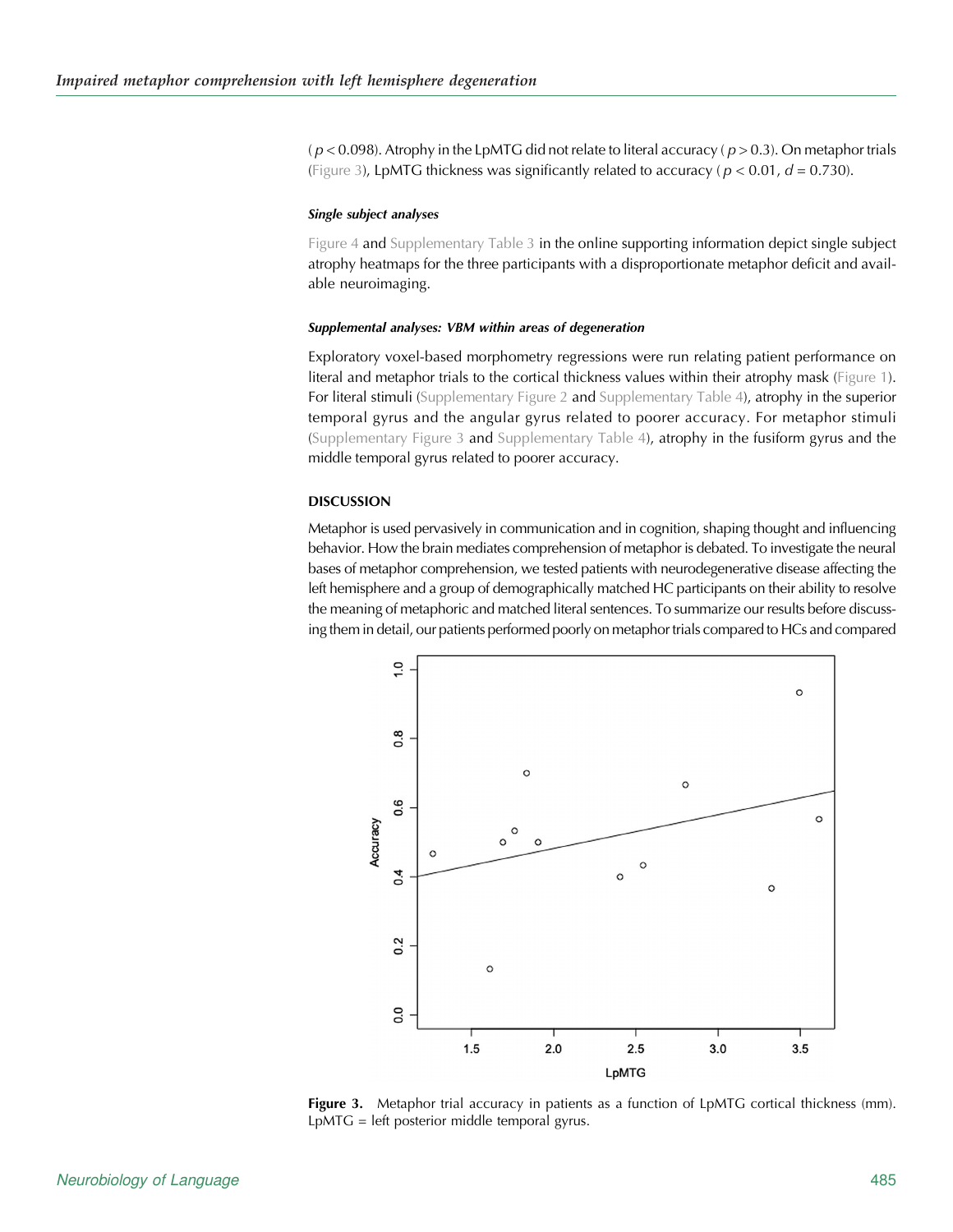<span id="page-12-0"></span>

**Figure 4.** Z score heat maps for three patients with disproportionate metaphor impairment. Top: LHND1 Middle: LHND9. Bottom: LHND12. LHND = left-hemisphere neurodegeneration.

to their own performance on literal trials. These results point to the important role that the left hemisphere plays in understanding metaphor. Thinning of LIFG, left middle temporal gyrus, and left superior temporal gyrus, areas implicated in previous work as supporting metaphor comprehension, was associated with poor metaphor performance in some of our patients here. The results also show that metaphor processing can be disproportionately impaired compared to literal sentence comprehension, suggesting that metaphor comprehension deficits could be a sensitive measure of cognitive change in neurodegenerative disease, revealing impairments before literal language is impacted.

The variability in previously proposed neural substrates for metaphor comprehension present in the literature may have risen from relative lack of control of psycholinguistic properties of sentences used to test brain-behavior relationships [\(Cardillo et al., 2010;](#page-15-0) [Citron & Goldberg,](#page-15-0) [2014;](#page-15-0) [Schmidt, Kranjec, Cardillo, & Chatterjee, 2010\)](#page-17-0). By measuring and balancing literal and metaphor stimuli on various properties impacting comprehension difficulty—number of characters, words, and content words, average frequency and concreteness of content words, and familiarity, valence, and a measure of semantic processing speed of sentences—the current study attempted to avoid these difficulties and provide a more balanced contrast between literal and metaphor sentences.

The patients' impaired metaphor task performance cannot be explained as following from general cognitive impairment. While analyses relating patient task performance to their neuropsychological test performance are exploratory given the relatively small sample size, patients' neuropsychological profiles were mostly not associated with metaphor deficits. The patients' performance on literal trials related to many neuropsychological test scores, including tests of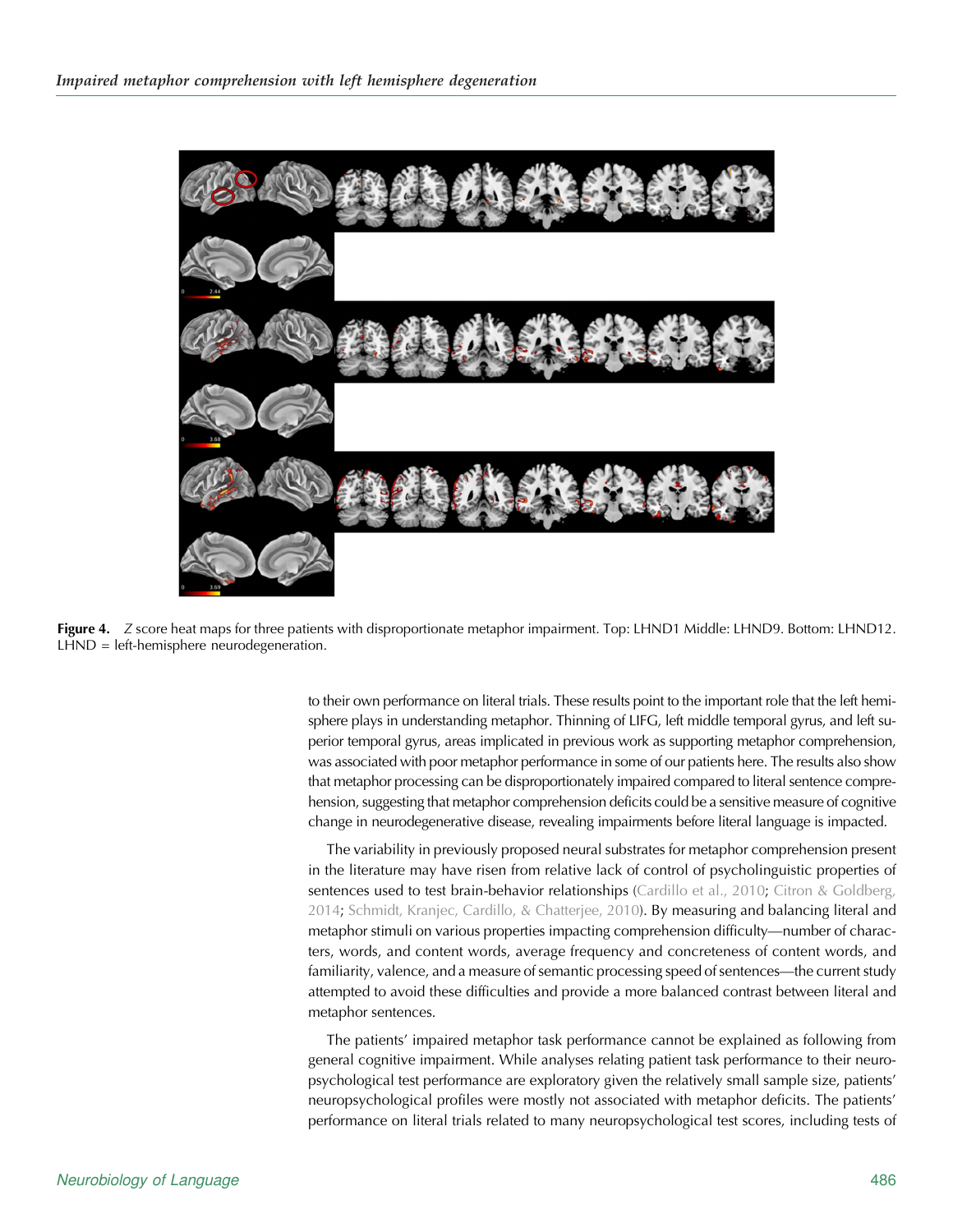overall cognition, working memory, episodic memory, and semantic memory. It makes sense that patients struggling to understand simple literal sentences would display impairments in multiple cognitive domains. The lack of clear relationships observed here between performance on metaphor trials and other aspects of cognition as measured through psychometric testing has been noted in other patient studies of metaphor [\(Amanzio et al., 2008\)](#page-15-0). This observation affirms that traditional neuropsychological tests do not adequately capture metaphoric language deficits. We agree with the suggestion (Rapp  $&$  Wild, 2011) that nonliteral language should be included in standard neuropsychological assessment batteries.

The observation raises the question of why the patients struggle on metaphor trials. One possibility is that the inhibitory demands of metaphor comprehension are difficult for patients. To resolve the meaning of a metaphor, the literal sense of the sentence or features of the source term must be inhibited in order to identify the correct figurative sense of the word and sentence ([Gernsbacher & Robertson, 1999;](#page-16-0) [Papagno, 2001](#page-16-0)). The error analysis suggests that this inhibition is difficult for healthy participants. On incorrect trials, the literal sense was most often endorsed by HCs. For patients too, the literal foil was most often chosen on incorrect trials. The patients failed more often here than HCs, suggesting greater difficulty with the inhibitory demands of metaphor trials. A failure of inhibitory control also accords with the observation that lexical fluency—an index of executive function—was correlated in this population with metaphor comprehension accuracy. Successfully resolving the meaning of a metaphorical sentence also requires greater flexibility as features and properties of one domain are applied and compared to another. Cognitive flexibility is often diminished with general atrophy [\(Eslinger, Moore, Anderson, &](#page-15-0) [Grossman, 2011;](#page-15-0) [Kehagia, Barker, & Robbins, 2010](#page-16-0); [Swartz, Stuss, Gao, & Black, 2008](#page-17-0)) and this association may be contributing to the patients' deficits.

Our results provide important evidence for left-hemisphere mediation of metaphor. In this study, patients with neurodegeneration restricted to the left hemisphere displayed deficits in understanding moderately familiar metaphors. Functional imaging evidence also implicates areas in the left hemisphere used by the healthy brain in metaphor comprehension ([Bohrn](#page-15-0) [et al., 2012](#page-15-0); [Rapp et al., 2012;](#page-16-0) [Yang, 2014](#page-17-0)). The current study and other patient studies ([Cardillo et al., 2018;](#page-15-0) [Gagnon et al., 2003](#page-16-0); [Ianni et al., 2014](#page-16-0); [Tompkins, 1990](#page-17-0)) provide evidence for the importance of left-hemisphere regions for normal metaphor comprehension. Our anatomic analyses included a targeted ROI analysis, an analysis within areas of group degeneration, and a subgroup brain-behavior analysis of patients based on their patterns of performance. For the ROI analysis, metaphor comprehension related to thickness of LpMTG and LIFG.

The left temporal lobe and LIFG are linked to semantic ambiguity resolution in literal language ([Zempleni, Renken, Hoeks, Hoogduin, & Stowe, 2007;](#page-17-0) [Davis et al., 2007](#page-15-0)). When words have multiple senses, or when multiple concepts can resolve the meaning of an ambiguous sentence, these left hemisphere structures are implicated in successful meaning resolution. This ability shares similarities to the challenge of resolving the meaning of a metaphor, a sentence with multiple possible meanings to be resolved, and indeed similar brain regions are implicated in supporting these abilities.

The LpMTG and the LIFG were related to metaphor comprehension deficits, consistent with previous neuroimaging studies of metaphor ([Cardillo et al., 2012;](#page-15-0) [Chen et al., 2008;](#page-15-0) [Lee &](#page-16-0) [Dapretto, 2006](#page-16-0); [Schmidt & Seger, 2009;](#page-17-0) [Yang et al., 2010\)](#page-17-0) and suggesting an important role for these regions. While such a relationship was absent in RIFG, this may be because the current patient sample was not suitable for testing its role, as the patients show atrophy in LIFG but not RIFG. The LpMTG has been linked to demands of semantic processing more generally (e.g., [Noonan,](#page-16-0) [Jefferies, Visser, & Lambon Ralph, 2013\)](#page-16-0).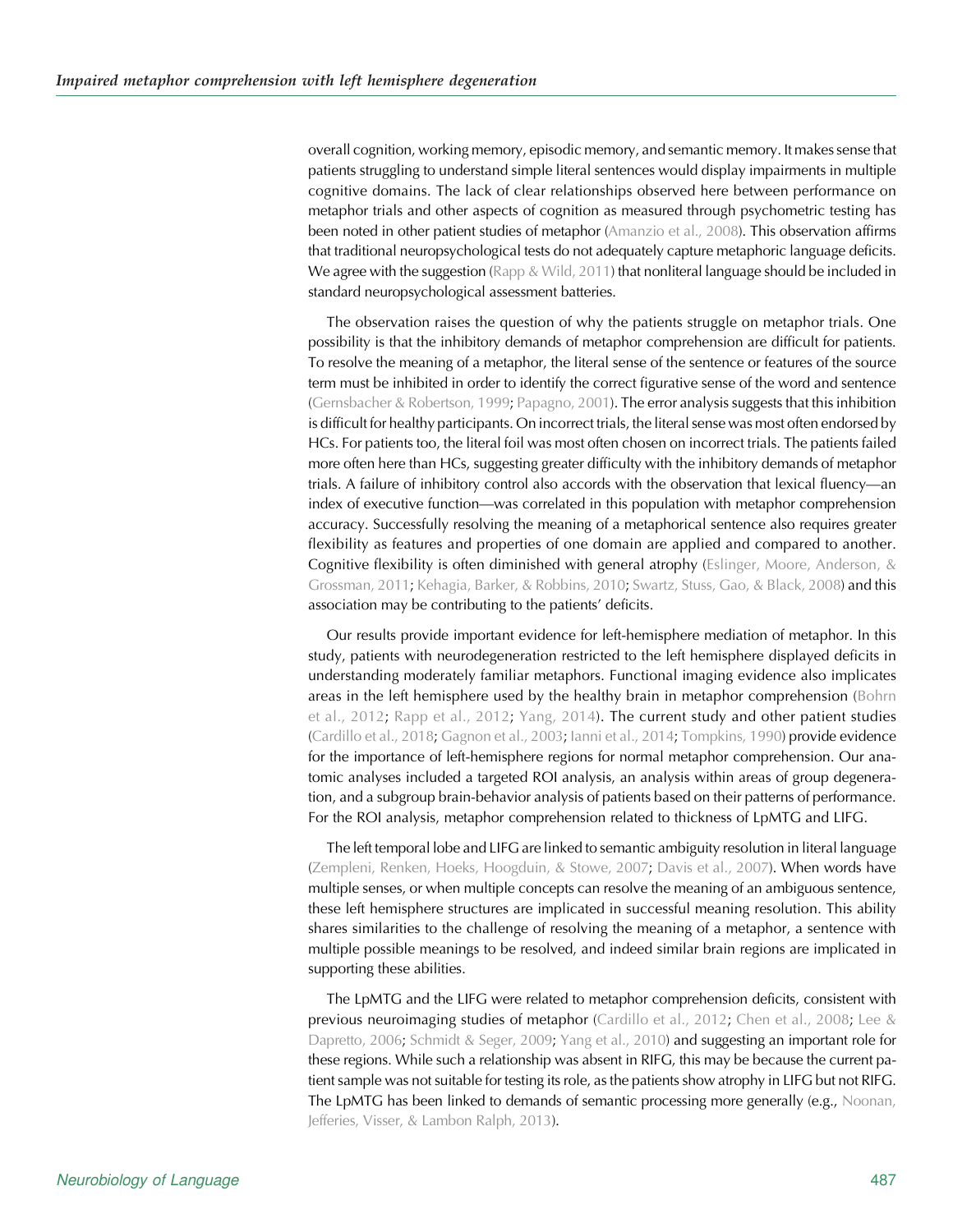The single-subject atrophy maps document the relationship between the left temporal lobe and metaphor trial accuracy broadly. All three show relationships between LpMTG integrity and metaphor trial performance. Interestingly, all three display a relationship between medial temporal lobe atrophy and metaphor performance. Metaphor task performance may be a sensitive measure of cognitive decline in neurodegenerative diseases that affect the medial temporal lobe such as Alzheimer's disease.

When considering anatomy and neuropsychological profile and their relation to successful metaphor comprehension, there may be "many routes to failure." As the network of brain regions that support metaphor processing is delineated, it is likely that disruptions to any nodes of this network, or the connections between them, could lead to impairment. Metaphor processing is a complex cognitive ability that depends on many subdomains of cognition including semantic memory, working memory, (semantic) executive demands, inhibition, abstract thinking, and cognitive flexibility. It is possible that subtle disruptions to any of these subdomains can lead to impaired metaphor comprehension.

Limitations of the current study include the sample sizes of the participant groups. The current results should be replicated with larger groups of participants. A priori power analyses were not completed. We tested as many patients as possible. Given the relatively small sample size in the current study and the difficulty of recruiting such patients, we elected to limit our ROI analyses to a few strongly motivated areas. Analyses relating patient task performance to neuropsychological assessment should be examined in larger populations. HC participants were closely matched to the patients demographically, and their behavioral data was normally distributed, but a larger comparison group would strengthen the confidence in our findings. Despite these limitations, robust group differences were observed, and strong relationships were detailed between anatomy and metaphor task performance.

The current study provides evidence that metaphor processing can be disproportionately impaired compared to literal sentence comprehension. The evaluation of metaphor processing may provide a more sensitive assessment of the earliest cognitive changes in neurodegenerative disease. Tests of metaphor may reveal impairments before literal language is impacted. While the cognitive consequences of focal lesions are observed rapidly, neurodegenerative disease processes are progressive and are often quite subtle in the earliest stages. More sensitive measures of cognitive change are needed as screening instruments and as outcome measures in the study of neurodegenerative disease. Metaphor processing, with its distributed neural support and cognitive complexity may be sensitive to early anatomical and cognitive changes.

In conclusion, we show that patients can display a disproportionate deficit in metaphor comprehension, compared to their own performance on literal sentence comprehension and to HC performance. The left hemisphere plays an important role in metaphor processing.

## FUNDING INFORMATION

Anjan Chatterjee, NIH, Award ID: R01DC012511. Nathaniel Bloem Klooster, NIH, Award ID: T32 HD071844.

## AUTHOR CONTRIBUTIONS

Nathaniel Klooster analyzed the data, created figures, and wrote the manuscript. Marguerite McQuire designed the study, created stimuli, and collected data. Murray Grossman oversaw experimental and neuropsychological data collection and contributed to manuscript writing.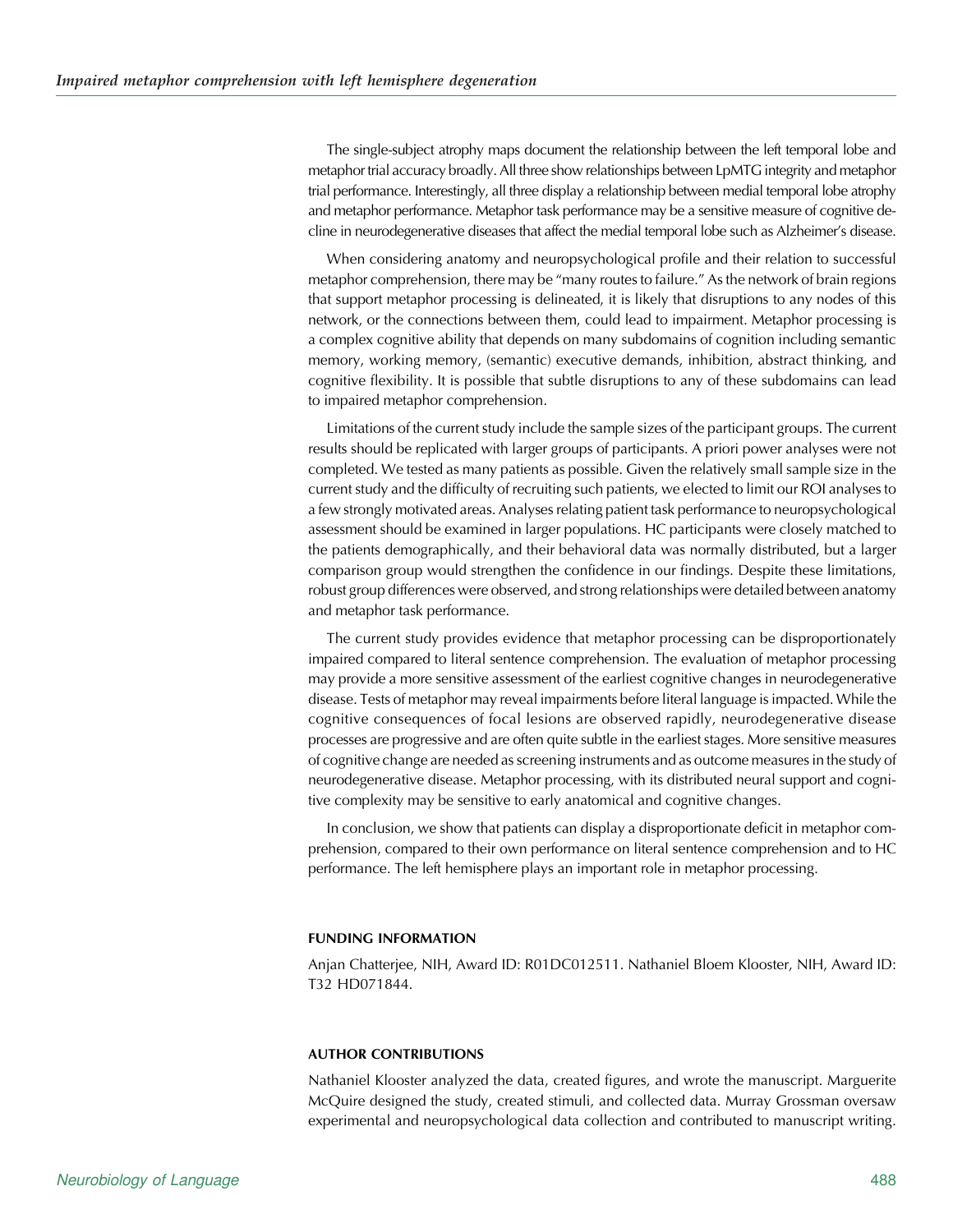Corey McMillan created figures and contributed to manuscript writing. Anjan Chatterjee designed the study and contributed to manuscript writing. Eileen Cardillo designed the study, created stimuli, and contributed to manuscript writing.

## <span id="page-15-0"></span>**REFERENCES**

- Amanzio, M., Geminiani, G., Leotta, D., & Cappa, S. (2008). Metaphor comprehension in Alzheimer's disease: Novelty matters. Brain and Language, 107(1), 1-10. DOI: [https://doi.org/10.1016/j.](https://doi.org/10.1016/j.bandl.2007.08.003) [bandl.2007.08.003,](https://doi.org/10.1016/j.bandl.2007.08.003) PMID: [17897706](https://europepmc.org/article/MED/17897706)
- Armstrong, B. C., Watson, C. E., & Plaut, D. C. (2012). SOS! An algorithm and software for the stochastic optimization of stimuli. Behavior Research Methods, 44(3), 675-705. DOI: [https://doi.](https://doi.org/10.3758/s13428-011-0182-9) [org/10.3758/s13428-011-0182-9,](https://doi.org/10.3758/s13428-011-0182-9) PMID: [22351612](https://europepmc.org/article/MED/22351612)
- Bambini, V., Gentili, C., Ricciardi, E., Bertinetto, P. M., & Pietrini, P. (2011). Decomposing metaphor processing at the cognitive and neural level through functional magnetic resonance imaging. Brain Research Bulletin, 86(3-4), 203-216. DOI: [https://doi.org/](https://doi.org/10.1016/j.brainresbull.2011.07.015) [10.1016/j.brainresbull.2011.07.015](https://doi.org/10.1016/j.brainresbull.2011.07.015), PMID: [21803125](https://europepmc.org/article/MED/21803125)
- Barry, C. L., Brescoll, V. L., Brownell, K. D., & Schlesinger, M. (2009). Obesity metaphors: How beliefs about the causes of obesity affect support for public policy. The Milbank Quarterly, 87(1), 7–47. **DOI:** [https://doi.org/10.1111/j.1468-0009.2009.](https://doi.org/10.1111/j.1468-0009.2009.00546.x) [00546.x](https://doi.org/10.1111/j.1468-0009.2009.00546.x), PMID: [19298414,](https://europepmc.org/article/MED/19298414) PMCID: [PMC2879183](https://www.ncbi.nlm.nih.gov/pmc/articles/PMC2879183)
- Bates, D., Maechler, M., Bolker, B., & Walker, S. (2015). Fitting linear mixed-effects models using lme4. Journal of Statistical Software, 67(1), 1-48. DOI: <https://doi.org/10.18637/jss.v067.i01>
- Beger, A., & Jäkel, O. (2015). The cognitive role of metaphor in teaching science: Examples from physics, chemistry, biology, psychology and philosophy. Philosophical Inquiries, 3(1), 89–112. **DOI:** https://doi.org/10.4454/philing.v3i1.116
- Bohrn, I. C., Altmann, U., & Jacobs, A. M. (2012). Looking at the brains behind figurative language—A quantitative meta-analysis of neuroimaging studies on metaphor, idiom, and irony processing. Neuropsychologia, 50(11), 2669-2683. DOI: [https://doi.org/](https://doi.org/10.1016/j.neuropsychologia.2012.07.021) [10.1016/j.neuropsychologia.2012.07.021](https://doi.org/10.1016/j.neuropsychologia.2012.07.021), PMID: [22824234](https://europepmc.org/article/MED/22824234)
- Bottini, G., Corcoran, R., Sterzi, R., Paulesu, E., Schenone, P., Scarpa, P., … Frith, D. (1994). The role of the right hemisphere in the interpretation of figurative aspects of language: A positron emission tomography activation study. Brain, 117(6), 1241-1253. **DOI:** [https://doi.org/10.1093/brain/117.6.1241,](https://doi.org/10.1093/brain/117.6.1241) PMID: [7820563](https://europepmc.org/article/MED/7820563)
- Bowes, A., & Katz, A. (2015). Metaphor creates intimacy and temporarily enhances theory of mind. Memory & Cognition, 43(6), **953–963. DOI:** [https://doi.org/10.3758/s13421-015-0508-4,](https://doi.org/10.3758/s13421-015-0508-4) PMID: [25762491](https://europepmc.org/article/MED/25762491)
- Brownell, H. H., Simpson, T. L., Bihrle, A. M., Potter, H. H., & Gardner, H. (1990). Appreciation of metaphoric alternative word meanings by left and right brain-damaged patients. Neuropsychologia, 28(4), 375–383. DOI: [https://doi.org/10.1016/0028-3932\(90\)90063-T,](https://doi.org/10.1016/0028-3932(90)90063-T) **PMID:** [1692980](https://europepmc.org/article/MED/1692980)
- Cardillo, E. R., McQuire, M., & Chatterjee, A. (2018). Selective metaphor impairments after left, not right, hemisphere injury. Frontiers in **Psychology, 9, 2308. DOI:** [https://doi.org/10.3389/fpsyg.2018.](https://doi.org/10.3389/fpsyg.2018.02308) [02308](https://doi.org/10.3389/fpsyg.2018.02308), PMID: [30559690](https://europepmc.org/article/MED/30559690), PMCID: [PMC6286990](https://www.ncbi.nlm.nih.gov/pmc/articles/PMC6286990)
- Cardillo, E. R., Schmidt, G. L., Kranjec, A., & Chatterjee, A. (2010). Stimulus design is an obstacle course: 560 matched literal and metaphorical sentences for testing neural hypotheses about metaphor. Behavior Research Methods, 42(3), 651–664. DOI: <https://doi.org/10.3758/BRM.42.3.651>, PMID: [20805587,](https://europepmc.org/article/MED/20805587) **PMCID: [PMC2952404](https://www.ncbi.nlm.nih.gov/pmc/articles/PMC2952404)**
- Cardillo, E. R., Watson, C., & Chatterjee, A. (2016). Stimulus needs are a moving target: 240 additional matched literal and

metaphorical sentences for testing neural hypotheses about metaphor. Behavior Research Methods, 49(2), 471-483. DOI: [https://](https://doi.org/10.3758/s13428-016-0717-1) [doi.org/10.3758/s13428-016-0717-1,](https://doi.org/10.3758/s13428-016-0717-1) PMID: [26956680](https://europepmc.org/article/MED/26956680)

- Cardillo, E. R., Watson, C. E., Schmidt, G. L., Kranjec, A., & Chatterjee, A. (2012). From novel to familiar: Tuning the brain for metaphors. NeuroImage, 59(4), 3212-3221. DOI: [https://](https://doi.org/10.1016/j.neuroimage.2011.11.079) [doi.org/10.1016/j.neuroimage.2011.11.079](https://doi.org/10.1016/j.neuroimage.2011.11.079), PMID: [22155328,](https://europepmc.org/article/MED/22155328) **PMCID: [PMC3288556](https://www.ncbi.nlm.nih.gov/pmc/articles/PMC3288556)**
- Cardoso, S., Silva, D., Maroco, J., de Mendonça, A., & Guerreiro, M. (2014). Non-literal language deficits in mild cognitive impairment. Psychogeriatrics, 14(4), 222-228. DOI: [https://doi.org/](https://doi.org/10.1111/psyg.12101) [10.1111/psyg.12101,](https://doi.org/10.1111/psyg.12101) PMID: [25495083](https://europepmc.org/article/MED/25495083)
- Chen, E., Widick, P., & Chatterjee, A. (2008). Functional–anatomical organization of predicate metaphor processing. Brain and Language, 107(3), 194-202. DOI: [https://doi.org/10.1016/j.bandl.2008.06.007,](https://doi.org/10.1016/j.bandl.2008.06.007) PMID: [18692890,](https://europepmc.org/article/MED/18692890) PMCID: [PMC2638768](https://www.ncbi.nlm.nih.gov/pmc/articles/PMC2638768)
- Citron, F. M., & Goldberg, A. E. (2014). Metaphorical sentences are more emotionally engaging than their literal counterparts. Journal of Cognitive Neuroscience, 26(11), 2585-2595. DOI: [https://doi.](https://doi.org/10.1162/jocn_a_00654) [org/10.1162/jocn\\_a\\_00654,](https://doi.org/10.1162/jocn_a_00654) PMID: [24800628](https://europepmc.org/article/MED/24800628)
- Conrad, E. C., Humphries, H., & Chatterjee, A. (2019). Attitudes toward cognitive enhancement: The role of metaphor and context. AJOB Neuroscience, 10(1), 35-47. **DOI:** [https://doi.org/10.1080/](https://doi.org/10.1080/21507740.2019.1595771) [21507740.2019.1595771](https://doi.org/10.1080/21507740.2019.1595771), PMID: [31070552](https://europepmc.org/article/MED/31070552)
- Crawford, J. R., & Howell, D. C. (1998). Comparing an individual's test score against norms derived from small samples. The Clinical Neuropsychologist, 12(4), 482-486. DOI: [https://doi.org/](https://doi.org/10.1076/clin.12.4.482.7241) [10.1076/clin.12.4.482.7241](https://doi.org/10.1076/clin.12.4.482.7241)
- Davis, M. H., Coleman, M. R., Absalom, A. R., Rodd, J. M., Johnsrude, I. S., Matta, B. F., … Menon, D. K. (2007). Dissociating speech perception and comprehension at reduced levels of awareness. Proceedings of the National Academy of Sciences, 104(41), 16032-16037. DOI: https://doi.org/10.107 [pnas.0701309104](https://doi.org/10.1073/pnas.0701309104), PMID: [17938125,](https://europepmc.org/article/MED/17938125) PMCID: [PMC2042157](https://www.ncbi.nlm.nih.gov/pmc/articles/PMC2042157)
- Diaz, M. T., Barrett, K. T., & Hogstrom, L. J. (2011). The influence of sentence novelty and figurativeness on brain activity. Neuropsychologia, 49, 320–330. DOI: [https://doi.org/10.1016/j.neuropsychologia.](https://doi.org/10.1016/j.neuropsychologia.2010.12.004) [2010.12.004](https://doi.org/10.1016/j.neuropsychologia.2010.12.004), PMID: [21146553](https://europepmc.org/article/MED/21146553), PMCID: [PMC3034783](https://www.ncbi.nlm.nih.gov/pmc/articles/PMC3034783)
- Elmore, K. C., & Luna-Lucero, M. (2017). Light bulbs or seeds? How metaphors for ideas influence judgments about genius. Social Psychological and Personality Science, 8(2), 200-208. DOI: [https://](https://doi.org/10.1177/1948550616667611) [doi.org/10.1177/1948550616667611](https://doi.org/10.1177/1948550616667611)
- Eslinger, P. J., Moore, P., Anderson, C., & Grossman, M. (2011). Social cognition, executive functioning, and neuroimaging correlates of empathic deficits in frontotemporal dementia. The Journal of Neuropsychiatry and Clinical Neurosciences, 23(1), 74–82. **DOI:** [https://doi.org/10.1176/appi.neuropsych.23.1.74,](https://doi.org/10.1176/appi.neuropsych.23.1.74) **PMID:** [21304142,](https://europepmc.org/article/MED/21304142) PMCID: [PMC3641646](https://www.ncbi.nlm.nih.gov/pmc/articles/PMC3641646)
- Fellows, L. K., Heberlein, A. S., Morales, D. A., Shivde, G., Waller, S., & Wu, D. H. (2005). Method matters: An empirical study of impact in cognitive neuroscience. Journal of Cognitive Neuroscience, 17(6), 850–858. DOI: [https://doi.org/10.1162/0898929054021139,](https://doi.org/10.1162/0898929054021139) PMID: [15969904](https://europepmc.org/article/MED/15969904)
- Fernandino, L., Conant, L. L., Binder, J. R., Blindauer, K., Hiner, B., Spangler, K., … Desai, R. H. (2013). Where is the action? Action sentence processing in Parkinson's disease. Neuropsychologia,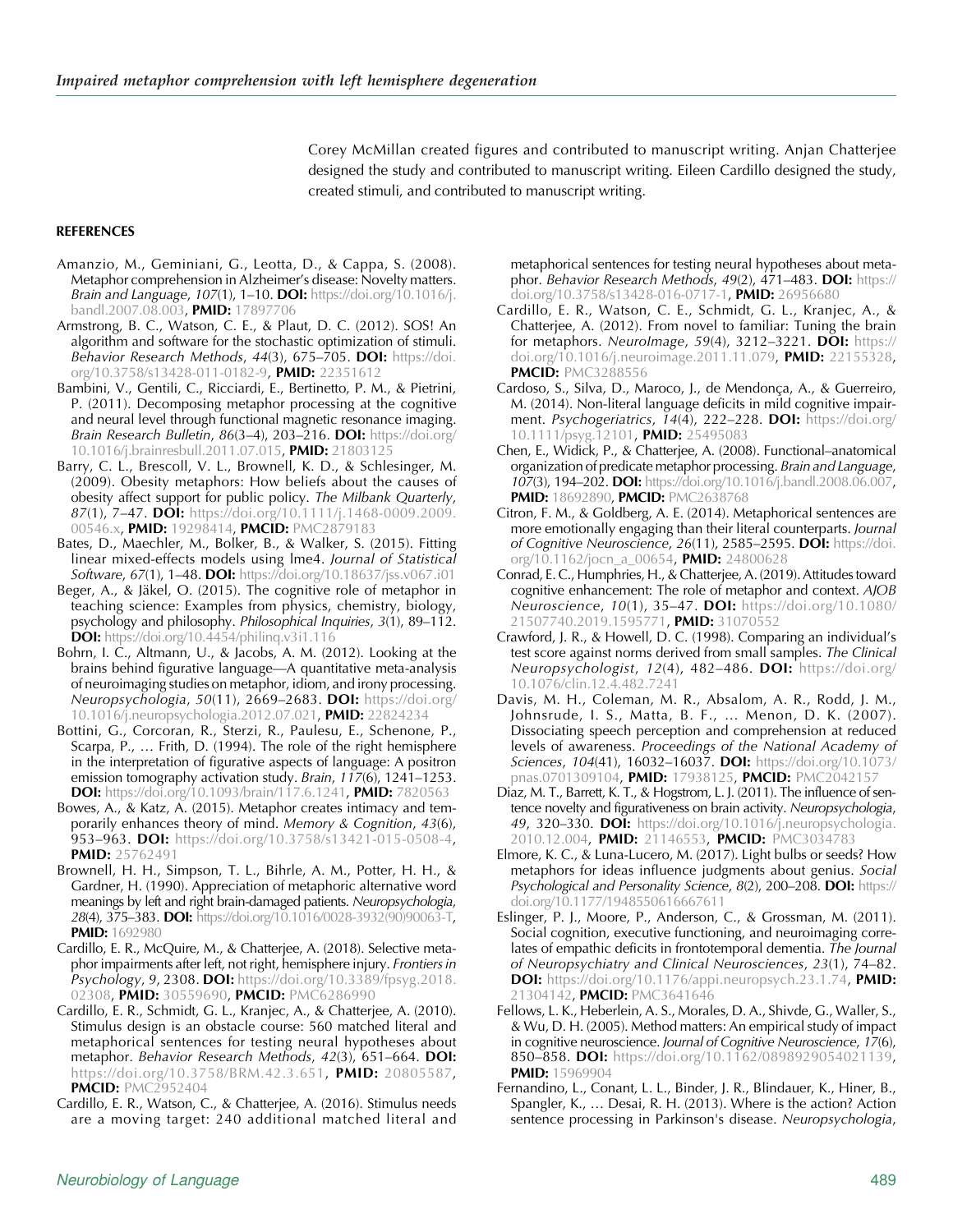<span id="page-16-0"></span>51(8), 1510–1517. DOI: [https://doi.org/10.1016/j.neuropsychologia.](https://doi.org/10.1016/j.neuropsychologia.2013.04.008) [2013.04.008](https://doi.org/10.1016/j.neuropsychologia.2013.04.008)

- Flusberg, S. J., Matlock, T., & Thibodeau, P. H. (2017). Metaphors for the war (or race) against climate change. Environmental Communication, 11(6), 769–783. DOI: <https://doi.org/10.1080/17524032.2017.1289111>
- Folstein, M. F., Folstein, S. E., & McHugh, P. R. (1975). "Mini-mental state": A practical method for grading the cognitive state of patients for the clinician. Journal of Psychiatric Research, 12(3), 189–198. DOI: [https://doi.org/10.1016/0022-3956\(75\)90026-6](https://doi.org/10.1016/0022-3956(75)90026-6), PMID: [1202204](https://europepmc.org/article/MED/1202204)
- Gagnon, L., Goulet, P., Giroux, F., & Joanette, Y. (2003). Processing of metaphoric and non-metaphoric alternative meanings of words after right- and left-hemispheric lesion. Brain and Language, 87(2), 217–226. DOI: [https://doi.org/10.1016/S0093-934X\(03\)00057-9,](https://doi.org/10.1016/S0093-934X(03)00057-9) **PMID:** [14585291](https://europepmc.org/article/MED/14585291)
- Gernsbacher, M. A., & Robertson, R. R. (1999). The role of suppression in figurative language comprehension. Journal of Pragmatics, 31(12), 1619–1630. DOI: [https://doi.org/10.1016/S0378-2166\(99\)00007-7,](https://doi.org/10.1016/S0378-2166(99)00007-7) PMID: [25520540,](https://europepmc.org/article/MED/25520540) PMCID: [PMC4266403](https://www.ncbi.nlm.nih.gov/pmc/articles/PMC4266403)
- Gibbs, R. W., Jr., & Franks, H. (2002). Embodied metaphor in women's narratives about their experiences with cancer. Health Communication, 14(2), 139-165. DOI: [https://doi.org/10.1207/](https://doi.org/10.1207/S15327027HC1402_1) [S15327027HC1402\\_1](https://doi.org/10.1207/S15327027HC1402_1), PMID: [12046796](https://europepmc.org/article/MED/12046796)
- Gorno-Tempini, M. L., Hillis, A. E., Weintraub, S., Kertesz, A., Mendez, M., Cappa, S. F., … Manes, F. (2011). Classification of primary progressive aphasia and its variants. Neurology, 76(11), 1006–1014.DOI: [https://doi.org/10.1212/WNL.0b013e31821103e6,](https://doi.org/10.1212/WNL.0b013e31821103e6) PMID: [21325651](https://europepmc.org/article/MED/21325651), PMCID: [PMC3059138](https://www.ncbi.nlm.nih.gov/pmc/articles/PMC3059138)
- Hauser, D. J., & Schwarz, N. (2015). The war on prevention: Bellicose cancer metaphors hurt (some) prevention intentions. Personality and Social Psychology Bulletin, 41(1), 66-77. DOI: <https://doi.org/10.1177/0146167214557006>, PMID: [25352114](https://europepmc.org/article/MED/25352114)
- Hilligoss, B. (2014). Selling patients and other metaphors: A discourse analysis of the interpretive frames that shape emergency department admission handoffs. Social Science & Medicine, 102, 119–128. **DOI:** <https://doi.org/10.1016/j.socscimed.2013.11.034>, PMID: [24565149](https://europepmc.org/article/MED/24565149)
- Howard, D., & Patterson, K. (1992). Pyramid and palm trees: A test of semantic access from pictures and words. Bury St. Edmunds, UK: Thames Valley Test Company.
- Ianni, G. R., Cardillo, E. R., McQuire, M., & Chatterjee, A. (2014). Flying under the radar: Figurative language impairments in focal lesion patients. Frontiers in Human Neuroscience, 8, 871. **DOI:** [https://](https://doi.org/10.3389/fnhum.2014.00871) [doi.org/10.3389/fnhum.2014.00871,](https://doi.org/10.3389/fnhum.2014.00871) PMID: [25404906,](https://europepmc.org/article/MED/25404906) PMCID: [PMC4217389](https://www.ncbi.nlm.nih.gov/pmc/articles/PMC4217389)
- Kehagia, A. A., Barker, R. A., & Robbins, T. W. (2010). Neuropsychological and clinical heterogeneity of cognitive impairment and dementia in patients with Parkinson's disease. The Lancet Neurology, 9(12), 1200-1213. DOI: [https://doi.org/10.1016/S1474-](https://doi.org/10.1016/S1474-4422(10)70212-X) [4422\(10\)70212-X](https://doi.org/10.1016/S1474-4422(10)70212-X), PMID: [20880750](https://europepmc.org/article/MED/20880750)
- Lakoff, G., & Johnson, M. (1980). The metaphorical structure of the human conceptual system. Cognitive Science, 4(2), 195-208. DOI: [https://doi.org/10.1207/s15516709cog0402\\_4](https://doi.org/10.1207/s15516709cog0402_4)
- Lee, S. S., & Dapretto, M. (2006). Metaphorical vs. literal word meanings: fMRI evidence against a selective role of the right hemisphere. NeuroImage, 29, 536-544. DOI: [https://doi.org/](https://doi.org/10.1016/j.neuroimage.2005.08.003) [10.1016/j.neuroimage.2005.08.003,](https://doi.org/10.1016/j.neuroimage.2005.08.003) PMID: [16165371](https://europepmc.org/article/MED/16165371)
- Lee, S. W., & Schwarz, N. (2014). Framing love: When it hurts to think we were made for each other. Journal of Experimental Social Psychology, 54, 61–67. DOI: [https://doi.org/10.1016/j.jesp.2014.](https://doi.org/10.1016/j.jesp.2014.04.007) [04.007](https://doi.org/10.1016/j.jesp.2014.04.007)
- Libon, D. J., Mattson, R. E., Glosser, G., & Kaplan, E. 1996. A nineword dementia version of the California Verbal Learning Test.

The Clinical Neuropsychologist, 10, 237-244. DOI: [https://doi.](https://doi.org/10.1080/13854049608406686) [org/10.1080/13854049608406686](https://doi.org/10.1080/13854049608406686)

- Mashal, N., & Faust, M. (2009). Conventionalisation of novel metaphors: A shift in hemispheric asymmetry. Laterality, 14(6), 573–589. **DOI:** <https://doi.org/10.1080/13576500902734645>, **PMID:** [19253086](https://europepmc.org/article/MED/19253086)
- Mashal, N., Faust, M., & Hendler, T. (2005). The role of the right hemisphere in processing nonsalient metaphorical meanings: Application of principal components analysis to fMRI data. Neuropsychologia, 43(14), 2084–2100. DOI: [https://doi.org/](https://doi.org/10.1016/j.neuropsychologia.2005.03.019) [10.1016/j.neuropsychologia.2005.03.019](https://doi.org/10.1016/j.neuropsychologia.2005.03.019), PMID: [16243053](https://europepmc.org/article/MED/16243053)
- Matlock, T. (2004). Fictive motion as cognitive simulation. Memory & Cognition, 32(8), 1389-1400. DOI: [https://doi.org/10.3758/](https://doi.org/10.3758/BF03206329) [BF03206329,](https://doi.org/10.3758/BF03206329) PMID: [15900932](https://europepmc.org/article/MED/15900932)
- Monetta, L., & Pell, M. D. (2007). Effects of verbal working memory deficits on metaphor comprehension in patients with Parkinson's disease. Brain and Language, 101(1), 80-89. DOI: [https://doi.org/](https://doi.org/10.1016/j.bandl.2006.06.007) [10.1016/j.bandl.2006.06.007,](https://doi.org/10.1016/j.bandl.2006.06.007) PMID: [16875726](https://europepmc.org/article/MED/16875726)
- Nelson, H. E., & O'Connell, A. (1978). Dementia: The estimation of premorbid intelligence levels using the New Adult Reading Test. Cortex, 14(2), 234-244. **DOI:** [https://doi.org/10.1016/S0010-](https://doi.org/10.1016/S0010-9452(78)80049-5) [9452\(78\)80049-5,](https://doi.org/10.1016/S0010-9452(78)80049-5) PMID: [679704](https://europepmc.org/article/MED/679704)
- Nerlich, B., & Jaspal, R. (2012). Metaphors we die by? Geoengineering, metaphors, and the argument from catastrophe. Metaphor and Symbol, 27(2), 131-147. DOI: [https://doi.org/10.1080/10926488.](https://doi.org/10.1080/10926488.2012.665795) [2012.665795](https://doi.org/10.1080/10926488.2012.665795)
- Noonan, K. A., Jefferies, E., Visser, M., & Lambon Ralph, M. A. (2013). Going beyond inferior prefrontal involvement in semantic control: Evidence for the additional contribution of dorsal angular gyrus and posterior middle temporal cortex. Journal of Cognitive Neuroscience, 25(11), 1824-1850. DOI: [https://doi.](https://doi.org/10.1162/jocn_a_00442) [org/10.1162/jocn\\_a\\_00442,](https://doi.org/10.1162/jocn_a_00442) **PMID:** [23859646](https://europepmc.org/article/MED/23859646)
- Obert, A., Gierski, F., Calmus, A., Portefaix, C., Declercq, C., Pierot, L., & Caillies, S. (2014). Differential bilateral involvement of the parietal gyrus during predicative metaphor processing: An auditory fMRI study. Brain and language, 137, 112-119. DOI: [https://doi.org/10.1016/j.bandl.2014.08.002,](https://doi.org/10.1016/j.bandl.2014.08.002) PMID: 25193411
- Papagno, C. (2001). Comprehension of metaphors and idioms in patients with Alzheimer's disease: A longitudinal study. Brain, 124(7), 1450-1460. DOI: [https://doi.org/10.1093/brain/124.7.1450,](https://doi.org/10.1093/brain/124.7.1450) PMID: [11408339](https://europepmc.org/article/MED/11408339)
- Papagno, C., Lucchelli, F., Muggia, S., & Rizzo, S. (2003). Idiom comprehension in Alzheimer's disease: The role of the central executive. Brain, 126(11), 2419–2430. **DOI:** [https://doi.org/10.1093/](https://doi.org/10.1093/brain/awg243) [brain/awg243](https://doi.org/10.1093/brain/awg243), **PMID:** [12902312](https://europepmc.org/article/MED/12902312)
- Rapp, A. M., Leube, D. T., Erb, M., Grodd, W., & Kircher, T. T. (2004). Neural correlates of metaphor processing. Brain Research, 20, **395–402. DOI:** https://doi.org/10.1016/j.cogbrainres.2004.03.017**, PMID:** [15268917](https://europepmc.org/article/MED/15268917)
- Rapp, A. M., Leube, D. T., Erb, M., Grodd, W., & Kircher, T. T. (2007). Laterality in metaphor processing: Lack of evidence from functional magnetic resonance imaging for the right hemisphere theory. Brain and Language, 100, 142-149. DOI: [https://doi.org/](https://doi.org/10.1016/j.bandl.2006.04.004) [10.1016/j.bandl.2006.04.004,](https://doi.org/10.1016/j.bandl.2006.04.004) PMID: [16677700](https://europepmc.org/article/MED/16677700)
- Rapp, A. M., Mutschler, D. E., & Erb, M. (2012). Where in the brain is nonliteral language? A coordinate-based meta-analysis of functional magnetic resonance imaging studies. Neurolmage, 63(1), 600–610. DOI: [https://doi.org/10.1016/j.neuroimage.2012.06.022,](https://doi.org/10.1016/j.neuroimage.2012.06.022) PMID: [22759997](https://europepmc.org/article/MED/22759997)
- Rapp, A. M., & Wild, B. (2011). Nonliteral language in Alzheimer dementia: A review. Journal of the International Neuropsychological Society, 17(2), 207–218. DOI: [https://doi.org/10.1017/](https://doi.org/10.1017/S1355617710001682) [S1355617710001682](https://doi.org/10.1017/S1355617710001682), PMID: [21241530](https://europepmc.org/article/MED/21241530)